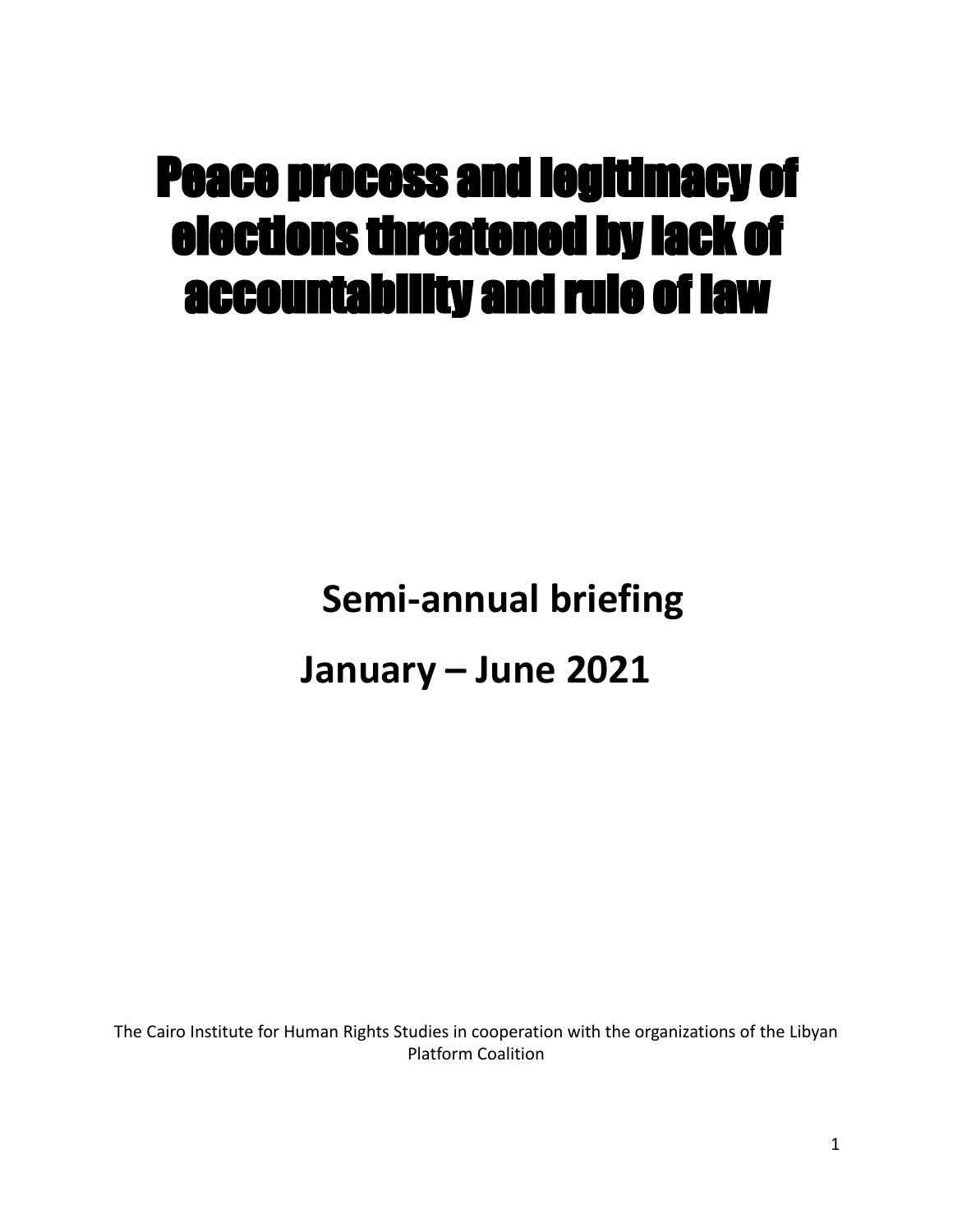This semi-annual briefing, authored by the Cairo Institute for Human Rights Studies (CIHRS) in collaboration with the organizations of the Libya Platform coalition, provides a general outlook of the human rights situation in Libya ahead of the upcoming December 2021 elections by examining different patterns of violations committed throughout the country, in the period between January and June 2021.

The non-exhaustive list of violations covered in the briefing include extrajudicial killing, torture and inhuman treatment; attacks against civilians and random civilian casualties; enforced disappearance and arbitrary detention; violations against migrants, refugees and asylum seekers; restrictions on public freedoms, and attacks on civil society and journalists.

The report primarily used information shared by the sixteen member organisations of the Libya Platform and three other Libyan partner organisations.<sup>1</sup> Researchers at CIHRS and the Platform organisations relied on local primary sources, including first-hand accounts obtained from direct interviews. CIHRS and the Libya Platform verified information through relevant local contacts in Libya, including victims and/or members of their family, witnesses, hospital staff, lawyers, and local activists. A total of 523 interviews with local sources were carried out by CIHRS and the Libya Platform, including interviews with victims, victims' families or direct witnesses. All interviews were conducted online through secure messaging. The names of the victims were shared when identified, and when consent was obtained from the victim or their family.

The primary source information was buttressed by publications from United Nations institutions, Libyan institutions and international organisations such as Doctors without Borders (MSF) and Alarm Phone.

It is worth noting that CIHRS, in cooperation with the Libya Platform coalition, previously published briefings in June 2020<sup>2</sup>, November 2020,<sup>3</sup> and March 2021<sup>4</sup>.

**Contents** 

|      | Extrajudicial killing and inhuman treatment                                       |   |
|------|-----------------------------------------------------------------------------------|---|
| II.  | Attacks against civilians and indisc riminate civilian casualties                 | 7 |
| III. | Enforced disappearance and arbitrary detention                                    |   |
| IV.  | Violations against migrants, refugees and asylum-seekers                          |   |
| V.   | Restrictions of public freedoms and attacks against civil society and journalists |   |

 $1$  The Libya Platform is a Libyan human rights coalition established in 2016 currently comprised of 16 human rights organisations.

<sup>2</sup> (2020) 'Libya: Human Rights Briefing (January – May 2020)' *Cairo Institute for Human Rights Studies (CIHRS)*, 10 June, [https://cihrs.org](https://cihrs.org/%D9%84%D9%8A%D8%A8%D9%8A%D8%A7-%D8%AA%D9%82%D8%B1%D9%8A%D8%B1-%D9%85%D9%88%D8%AC%D8%B2-%D8%B9%D9%86-%D8%A3%D9%88%D8%B6%D8%A7%D8%B9-%D8%AD%D9%82%D9%88%D9%82-%D8%A7%D9%84%D8%A5%D9%86%D8%B3%D8%A7%D9%86/?lang=en) lang=en

<sup>3</sup> (2020) 'Libya: Human Rights Briefing (June – October 2020)' 24 November, *Cairo Institute for Human Rights Studies (CIHRS)*, <https://cihrs.org/libya-human-rights-briefing/?lang=en>

<sup>4</sup> (2021) 'Libya: Human Rights Briefing (November – December 2020)' 8 March, *Cairo Institute for Human Rights Studies (CIHRS)*, <https://cihrs.org/libya-human-rights-briefing-november-december-2020/?lang=en>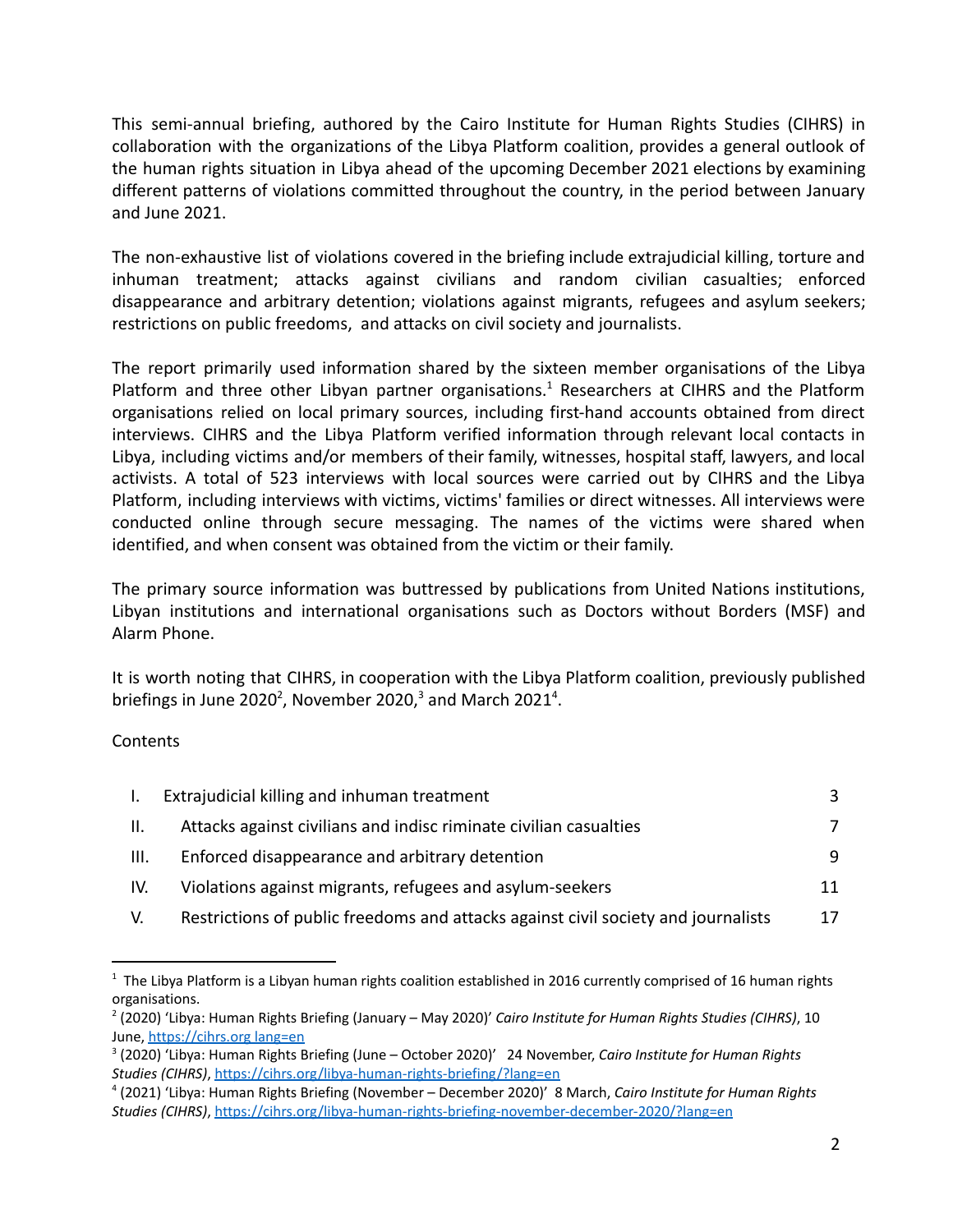#### **Executive Summary**

Less than four months before elections scheduled for December 2021, the human rights situation in Libya remains deeply problematic, most notably for migrants, amid a precariously fragile security situation.

Between January and June 2021, the Libya Platform monitored no less than 25 extrajudicial killings, 33 enforced disappearances, and 42 attacks against civilians or indiscriminate civilian casualties, including 16 children.

The situation for the 571,000 migrants, refugees and asylum-seekers is especially distressing, with violent attacks, abuse, and exploitation continuously reported. As a result, a significant increase in crossings of the central Mediterranean has been witnessed in 2021, coupled with a record-high number of illegal interceptions, reaching almost three times the total number of interceptions in 2020. In addition to illegal pushbacks and pullbacks coordinated by the Libyan Coast Guards and European states and institutions, delays and failures to launch search and rescue operations have led to a 249 per cent increase in the number of deaths at sea. This dramatic increase is a direct result of both Libyan and European authorities' failure to uphold their obligations, as highlighted by the United Nations High Commissioner for Human Rights<sup>5</sup>.

Despite repeated condemnation of European externalisation policies,<sup>6</sup> European Member States are reportedly discussing the use of the European Peace Facility, $^7$  a military and defence instrument previously criticised for fuelling conflict and human rights violations  $\beta$  to further support the Libyan Coast Guards.

The death of Shuaib Ibrahim, a 19-year-old Somali, and the kidnapping of Samia Abdullah, a 14-year-old Yemeni, both registered with the UNHCR – among other incidents – have also led to

[https://www.amnesty.org/en/latest/press-release/2021/07/libya-horrific-violations-in-detention-highlight-europes](https://www.amnesty.org/en/latest/press-release/2021/07/libya-horrific-violations-in-detention-highlight-europes-shameful-role-in-forced-returns/) [-shameful-role-in-forced-returns/](https://www.amnesty.org/en/latest/press-release/2021/07/libya-horrific-violations-in-detention-highlight-europes-shameful-role-in-forced-returns/)

<sup>5</sup> (2021) 'Act to protect migrants in central Mediterranean Sea, Bachelet urges Libya and EU', *Office of the High Commissioner for Human Rights (OHCHR),* 26 May,

<https://www.ohchr.org/EN/NewsEvents/Pages/DisplayNews.aspx?NewsID=27113&LangID=E>

<sup>6</sup> (2021) 'Libya: Horrific Violations in Detention Highlight Europe's Shameful Role in Forced Returns' *Amnesty International*, 15 July,

<sup>7</sup> Nielsen, Nikolaj (2021) 'EU Mulls Using New 'Peace' Fund to Help Libyan Coast Guard' *EUobserver*, 7 May, euobserver.com/migration/151727..

<sup>8</sup> (2020) 'Joint Statement: €5bn European "Peace" Facility Risks Fuelling Conflict and Human Rights Violations around the World', *International Federation for Human Rights (FIDH)*, 18

November[,https://www.fidh.org/en/international-advocacy/european-union/joint-statement-eur5bn-european-pe](https://www.fidh.org/en/international-advocacy/european-union/joint-statement-eur5bn-european-peace-facility-risks-fuelling) [ace-facility-risks-fuelling](https://www.fidh.org/en/international-advocacy/european-union/joint-statement-eur5bn-european-peace-facility-risks-fuelling)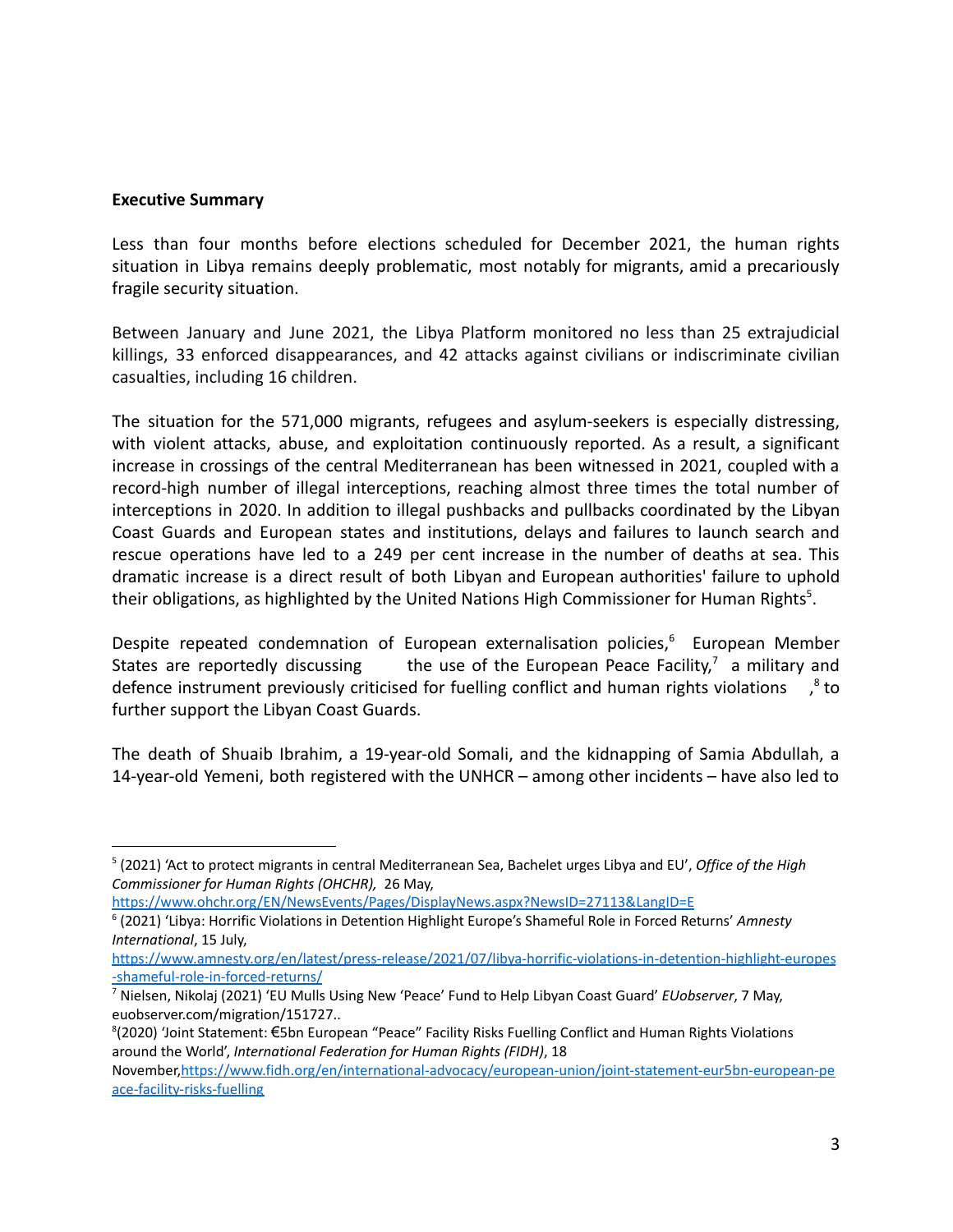strong criticism<sup>9</sup> over the agency's negligence and inadequate support<sup>10</sup> of refugees and asylum-seekers in the country.

In the same context, arbitrary restrictions on the work of civil society and journalists continue, notably from the Tripoli Civil Society Commission. The disappearance of human rights defender and journalist Mansour Mohamed Atti<sup>11</sup> on 3 June in Ajdabiya, who was working to raise awareness and mobilise citizens for the elections, is particularly disturbing. Despite pledges $^{12}$ made to promote press freedom, Decision No. 116 of 15 June<sup>13</sup> has only resulted in the further distortion of public media into a power-sharing tool between political and armed factions  $14$ 

State-affiliated armed groups continue to operate without hindrance and hamper any structural change. The reopening of the Sirte-Misrata coastal road was a positive development for the Joint Military Commission,<sup>15</sup> but the lack of a concrete arrangement for the departure of foreign forces and much-needed security sector reform raises fears of a prolonged deadlock.

These violations continue to take place in complete impunity. As explained in an open letter to UN Member States signed by 28 Libyan,<sup>16</sup> regional and international organisations, ensuring commitment to robust international accountability processes is critical in this fragile period in regards to deterring further violence and enabling the organisation of free and fair elections.

<https://www.libyaobserver.ly/news/dbeibah-all-libyans-have-right-criticize-government-performance>

<sup>9</sup> Ben Ibrahim, Abdullah (2021) '32 Libyan NGOs Blame UNHCR for the Death of Somali Refugee', *Libya Observer*, 14 January, <https://www.libyaobserver.ly/news/32-libyan-ngos-blame-unhcr-death-somali-refugee>

<sup>&</sup>lt;sup>10</sup> (2021) 'Libya: The Denial of Non-Libyan Citizens' Right to Health Must Be Investigated and Remedied' 2 February, *Cairo Institute for Human Rights Studies (CIHRS),*

*[https://cihrs.org/libya-the-denial-of-non-libyan-citizens-right-to-health-must-be-investigated-and-remedied/?lang=](https://cihrs.org/libya-the-denial-of-non-libyan-citizens-right-to-health-must-be-investigated-and-remedied/?lang=en) [en\)](https://cihrs.org/libya-the-denial-of-non-libyan-citizens-right-to-health-must-be-investigated-and-remedied/?lang=en)*

 $11$  (2021) 'Libya: The Kidnapping of a Human Rights Defender Raises Concerns and Threatens the Credibility of Scheduled Elections' *Cairo Institute for Human Rights Studies (CIHRS)*, 21 June,

[https://cihrs.org/libya-the-kidnapping-of-a-human-rights-defender-raises-concerns-and-threatens-the-credibility-of](https://cihrs.org/libya-the-kidnapping-of-a-human-rights-defender-raises-concerns-and-threatens-the-credibility-of-scheduled-elections/?lang=en) [-scheduled-elections/?lang=en](https://cihrs.org/libya-the-kidnapping-of-a-human-rights-defender-raises-concerns-and-threatens-the-credibility-of-scheduled-elections/?lang=en)

<sup>12</sup> Assad, Abdulkader (2021) 'Dbeibah: All Libyans have the right to criticize government performance' *Libya Observer*, 4 May,

<sup>13</sup> (2021) 'Decision 116/2021', *Government of National Union (GNU),* 15 June, [https://gnu.gov.ly/uploads/2021/06](https://gnu.gov.ly/uploads/2021/06/%D9%82%D8%B1%D8%A7%D8%B1-%D8%B1%D9%82%D9%85-116-%D9%84%D8%B3%D9%86%D8%A9-2021%D9%85-%D8%A8%D8%AA%D9%82%D8%B1%D9%8A%D8%B1-%D8%A8%D8%B9%D8%B6-%D8%A7%D9%84%D8%A3%D8%AD%D9%83%D8%A7%D9%85.pdf?fbclid=IwAR2L9qxCUjIXOb6Fd_iQGkubBPYxhf5vEwZ4JxAurq6XsIOxlQQYJOGRz3o)

<sup>&</sup>lt;sup>14</sup> (2021) 'Libya: Foundation's Dissolution Detrimental to Independent Media Required for Free and Fair Elections', *Cairo Institute for Human Rights Studies (CIHRS),* 2 July,

[https://cihrs.org/libya-foundations-dissolution-detrimental-to-independent-media-required-for-free-and-fair-electi](https://cihrs.org/libya-foundations-dissolution-detrimental-to-independent-media-required-for-free-and-fair-elections/?lang=en) [ons/?lang=en](https://cihrs.org/libya-foundations-dissolution-detrimental-to-independent-media-required-for-free-and-fair-elections/?lang=en)

<sup>&</sup>lt;sup>15</sup> United Nations Support Mission in Libya (2021) 'UNSMIL Welcomes the Opening of the Coastal Road, Praises the Efforts of 5+5 Joint Military Commission - Libya' *ReliefWeb*, 30 July,

[https://reliefweb.int/report/libya/unsmil-welcomes-opening-coastal-road-praises-efforts-55-joi](https://reliefweb.int/report/libya/unsmil-welcomes-opening-coastal-road-praises-efforts-55-joint-military-commission) [nt-military-commission](https://reliefweb.int/report/libya/unsmil-welcomes-opening-coastal-road-praises-efforts-55-joint-military-commission)

<sup>&</sup>lt;sup>16</sup> (2021) 'States Urged to Ensure Renewal of UN Fact-Finding Mission on Libya at 48th Human Rights Council' Cairo Institute for Human Rights Studies (CIHRS), 15 July,

[https://cihrs.org/states-urged-to-ensure-renewal-of-un-fact-finding-mission-on-libya-at-48th-human-rights-council/](https://cihrs.org/states-urged-to-ensure-renewal-of-un-fact-finding-mission-on-libya-at-48th-human-rights-council/?lang=en) [?lang=en](https://cihrs.org/states-urged-to-ensure-renewal-of-un-fact-finding-mission-on-libya-at-48th-human-rights-council/?lang=en)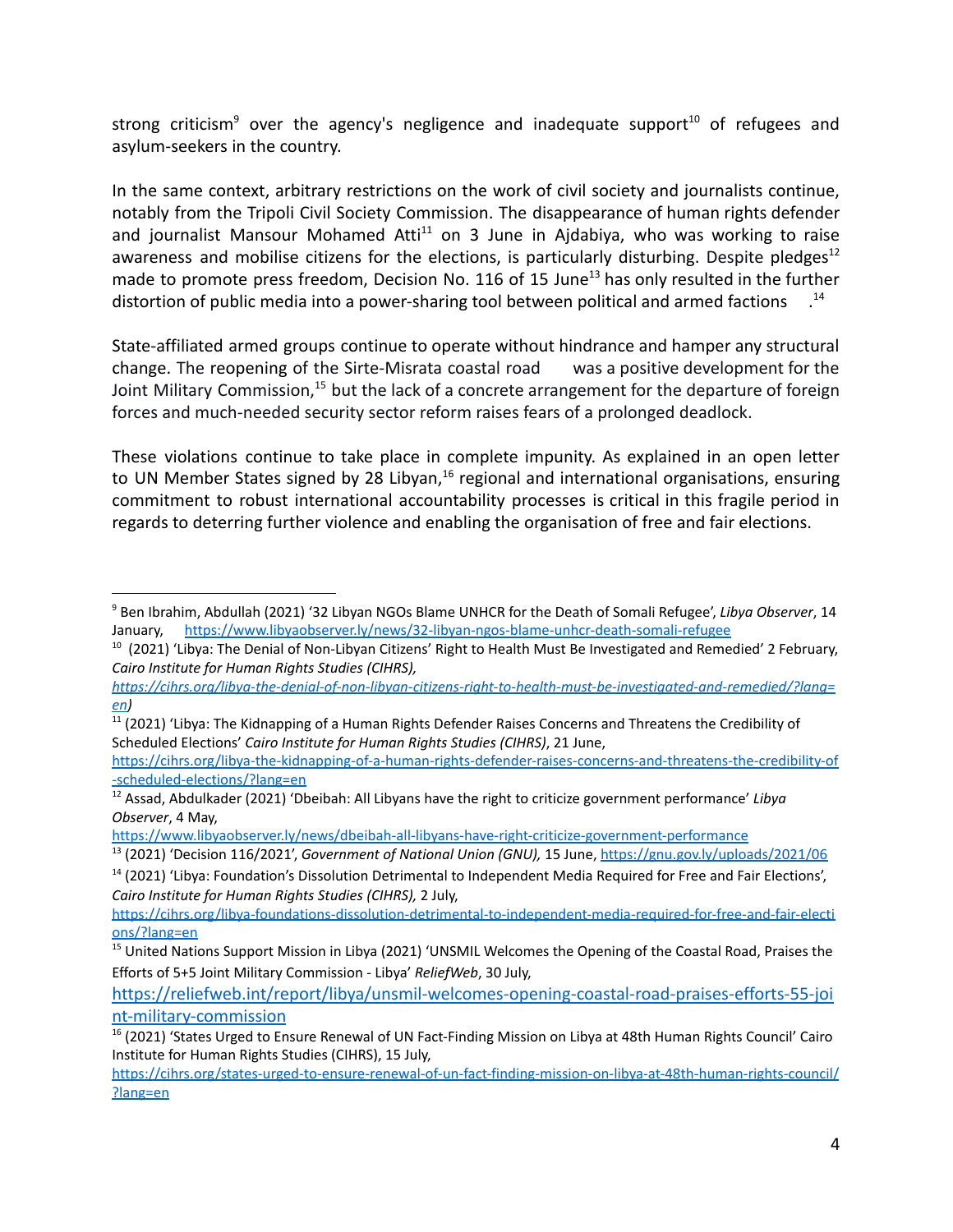As a legal and constitutional basis for elections has yet to be adopted, notably due to the involvement of individuals imposing proposals deviating from the Libyan Political Dialogue Forum (LPDF) Roadmap, the organisation of legitimate elections on 24 December has never been more uncertain. These delays have increased the possibility of a return to armed conflict and further political fragmentation.<sup>17</sup>

# Recommendations:

- Building on the Key Principles for human rights ,<sup>18</sup> and on UN Security Council Resolution 2570  $\frac{19}{19}$  states in close coordination with the United Nations Support Mission in Libya (UNSMIL) must press Libyan authorities to urgently put in place a comprehensive strategy for security sector reform; it should establish a specialised technical committee for the vetting of members of armed groups and organise their disbandment and individual reintegration, disarmament and rehabilitation;
- Use all diplomatic, financial and economic leverage to deter spoilers of peace and to press foreign and Libyan actors to accept a withdrawal of foreign forces;
- EU Member States and institutions must review migration and border management policies and the way they are enabling grave human rights violations against tens of thousands of women, men and children exposed to appalling abuse, including by: halting any agreement that involves facilitating illegal pushbacks and pullbacks and supporting Libyan parties against which there are strong allegations of grave violations and involvement in human trafficking, and conditioning any co-operation with Libyan authorities on the implementation of concrete measures to protect the rights of refugees and migrants, such as adopting asylum legislation and ending unlawful detention for foreign citizens;
- States should review arms transfers and security cooperation with states with a military presence in Libya, to ensure there is no risk of contribution to violating the UN arms embargo, and condition such cooperation on the cessation of any direct or indirect military involvement in Libya, including the funding of foreign actors;
- States should press Libyan parties to adhere to the LPDF Roadmap<sup>20</sup> and to respect the Key Principles for human rights appended to the Roadmap to ensure that conditions are in place for free and fair elections to be held;  $21$

<sup>17</sup> Elumami, Ahmed (2021) 'Worst Tripoli Fighting in a Year Shows Limits of Libya Peace Push' *Reuters*, 3 September, [http://www.reuters.com/world/africa/worst-tripoli-fighting-year-shows-limits-libya-peace-push-](http://www.reuters.com/world/africa/worst-tripoli-fighting-year-shows-limits-libya-peace-push-2021-09-03/)[2021-09-03/](http://www.reuters.com/world/africa/worst-tripoli-fighting-year-shows-limits-libya-peace-push-2021-09-03/)

<sup>18</sup> (2020) 'Key Principles for a Rights-Based Roadmap towards Sustainable Peace in Libya' *United Nations Support Mission in Libya (UNSMIL)*, 6 November,

<sup>19</sup> (2021) 'Resolution 2570 (2021)', *United Nations Security Council,* 16 April, [https://unsmil.unmissions.org/sites/default/files/civil\\_society\\_principles\\_doc\\_for\\_lpdf\\_eng\\_-\\_7\\_nov\\_2020.pdf](https://unsmil.unmissions.org/sites/default/files/civil_society_principles_doc_for_lpdf_eng_-_7_nov_2020.pdf)

<sup>20</sup> (2020) 'Roadmap "For the Preparatory Phase of a Comprehensive Solution"', *United Nations Support Mission in* <https://unsmil.unmissions.org/sites/default/files/n2109656.pdf>

<sup>21</sup> (2020) 'Key Principles for a Rights-Based Roadmap Towards Sustainable Peace in Libya', *United Nations Support Libya (UNSMIL)*, 16 November, [https://unsmil.unmissions.org/sites/default/files/lpdf\\_-\\_roadmap\\_final\\_eng.pdf](https://unsmil.unmissions.org/sites/default/files/lpdf_-_roadmap_final_eng.pdf)

*Mission in Libya (UNSMIL),*6 November,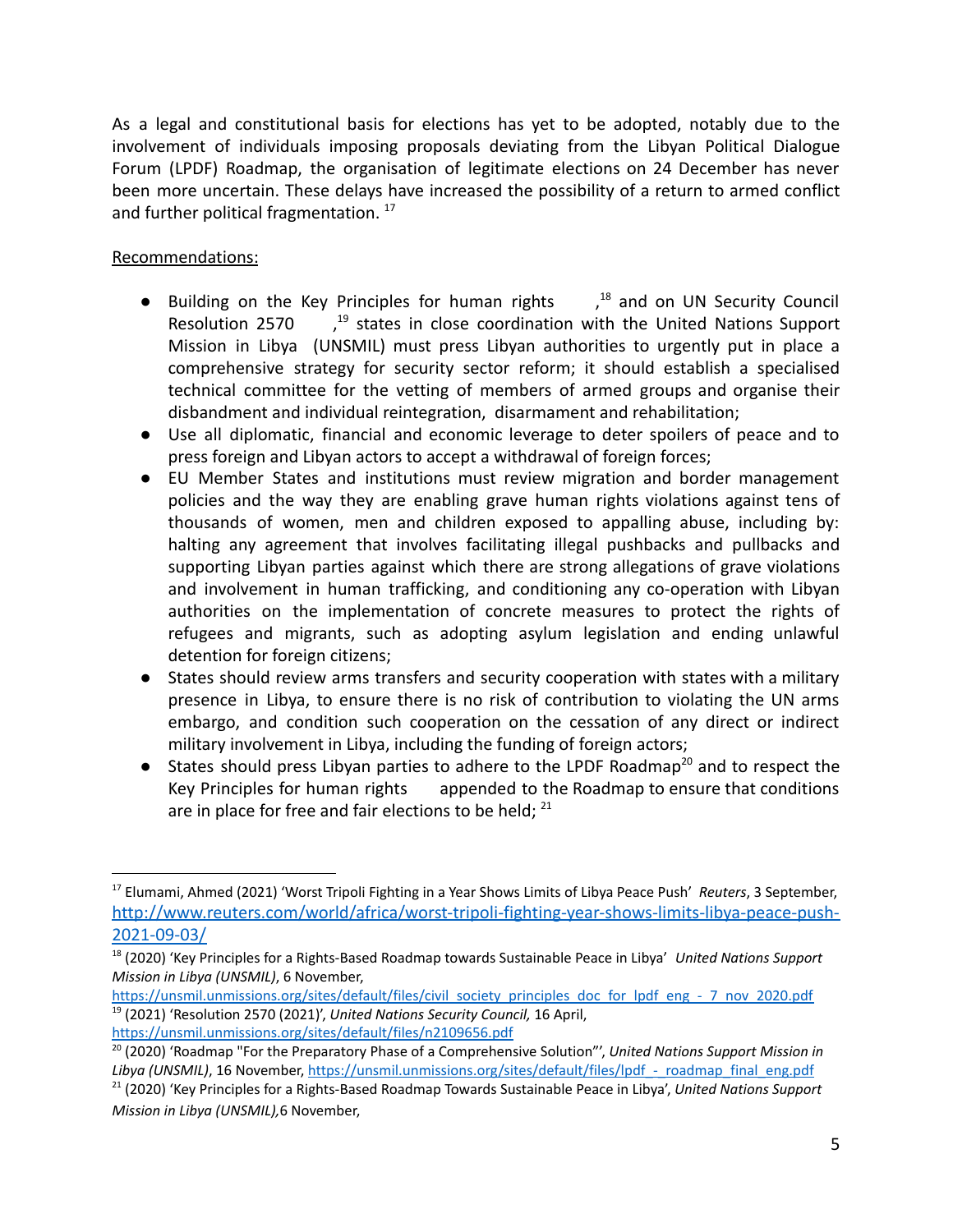- Firmly denounce perpetrators of human rights violations and any attempts by Libyan actors and foreign forces to disrupt the political process, including attacks on journalists and civil society, and consider the use of targeted sanctions against individuals and groups responsible.
- In order to ensure free and fair elections, Libyan authorities must specifically:
	- o Repeal arbitrary executive decisions and laws infringing on public freedoms, such as Decision 116/2021 and Decree 286/2019 and cease arbitrary restrictions and attacks against the press and civil society;  $22$
	- o Ensure that all Libyan citizens are able to register to vote and can safely access polling stations, especially internally-displaced people (IDPs);
	- o Request an EU Election Observation Mission, and ensure the protection of local civil society actors deploying independent election monitoring initiatives;
	- o The Presidential Council and the House of Representatives must ensure the Supreme Judicial Council is able to safely and independently process appeals for review of any contested election results to ensure the integrity of the electoral process;
	- o Work with UNSMIL to establish a vetting system, within the framework of the electoral law, to exclude those from public office who have committed serious human rights violations, financial crimes and who are members of paramilitary groups. This system should also take into consideration strong and credible allegations and not only convictions, due to the lack of a functioning national judiciary:
	- o The Libyan Supreme Judicial Council must reverse the freezing of the Constitutional Chamber of the Supreme Court, in place since 2016, in order to allow the Chamber to support the electoral and political transition process.

Grave human rights violations at the hands of state-affiliated armed groups continue to dominate Libya

# <span id="page-5-0"></span>**I. Extrajudicial killing and inhuman treatment**

**Between January and June 2021, the Libya Platform documented at least 25 cases of extrajudicial killing and inhuman treatment. The search and recovery of the bodies of deceased civilians and combatants around Tripoli and Tarhuna has been ongoing, with at least 22 bodies exhumed in that period, in addition to 12 bodies found in Tripoli, Benghazi and Derna, related to cases of disappearances and extrajudicial killings.**

https://unsmil.unmissions.org/sites/default/files/civil\_society\_principles\_doc\_for\_lpdf\_eng -\_7 [\\_nov\\_2020.pdf](https://unsmil.unmissions.org/sites/default/files/civil_society_principles_doc_for_lpdf_eng_-_7_nov_2020.pdf)

<sup>&</sup>lt;sup>22</sup> <https://www.hrw.org/news/2021/06/04/libya-draconian-decree-would-restrict-civic-groups>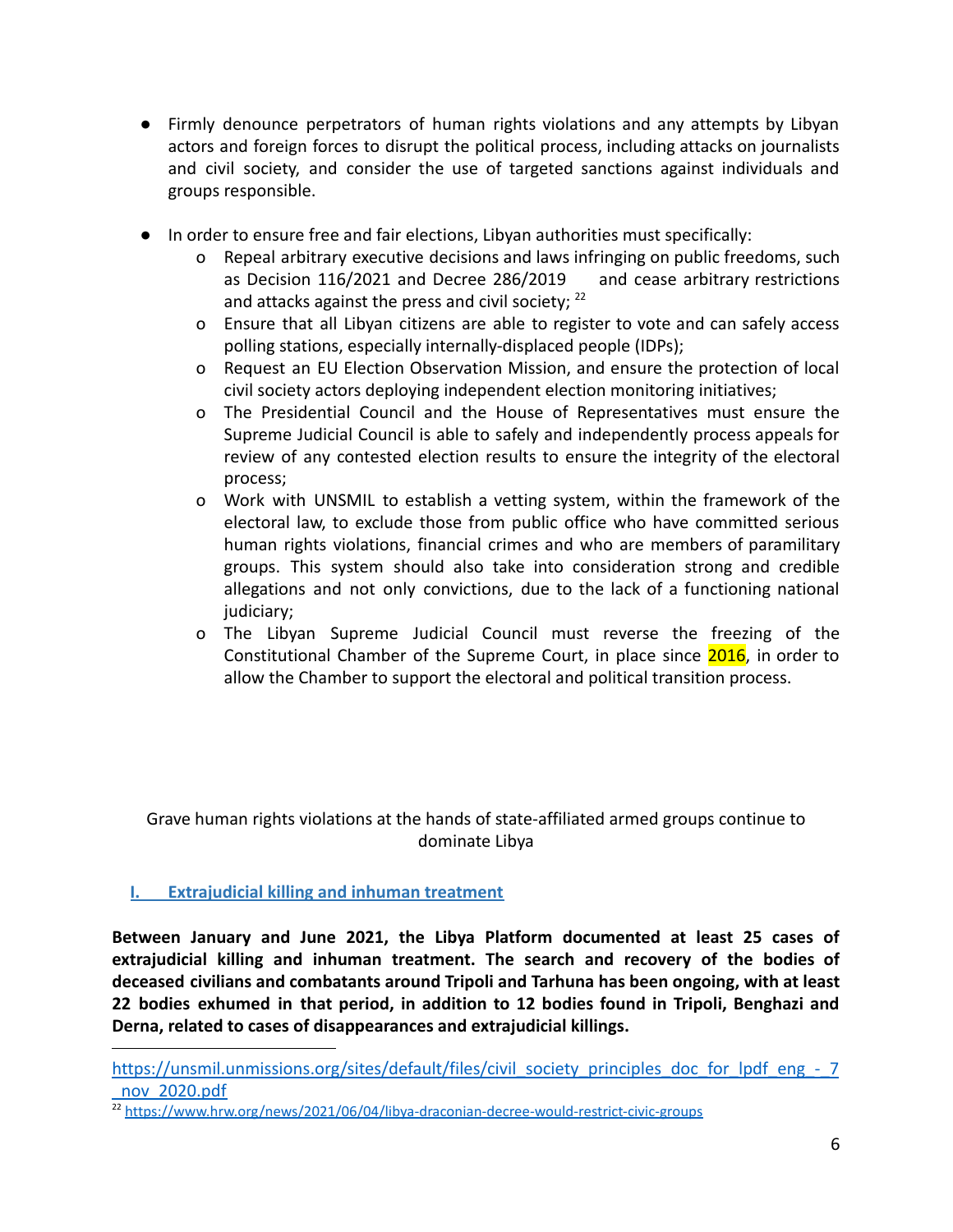On 12 January, the killers of 16-year-old **Musab Jum'a Daw bin Messaoud** were identified. Musab was killed while leaving school on 2 December, and two other students were injured. Although an arrest warrant was issued against them from the Al-Ajilat Police Station directed by the Criminal Investigation Department, the warrant has not yet been implemented and they are known to roam freely inside Tripoli.

On 25 January, **Mahmoud Sassi Shioh**, 47 years of age and head of endowment affairs at the municipality, was assassinated by unidentified gunmen in front of his house in Al-Zawiya, west of Tripoli. A man not affiliated with any known armed group was arrested for the murder.

On 28 January, **Zaidan Mustafa al-Awjali**, 37 years old, was shot dead by gunmen in a white Toyota in the university district of Benghazi. Neither the cause of the killing nor the perpetrators were identified. Southern Benghazi, where the university district is located, has several camps belonging to the General Command of the Libyan Arab Armed Forces (LAAF), according to witnesses.

On 8 February, a member of the 189th Infantry Brigade, known as the Al-Zawiya Martyrs Brigade, an armed group affiliated with one of the military battalions present in Benghazi, shot and killed **Youssef Abdel Baset Al-Jatlawi**, 26 years old.

On 19 February, **Sufian Muhammad Mukhtar Al-Senussi**, 24 years of age, was killed after he was shot by Siraj Saeed, "Al-Musfah", a militia leader affiliated with the Stabilization Support Apparatus in the Al-Hadba project area of Tripoli. The motive for the killing is unclear. The victim was stopped while passing through a security checkpoint operated by Al-Musfah, taken to their headquarters and shot in the chest.

On 27 February, **Abdul Qadir al-Kilani al-Hatmani**, 70 years old, was killed by gunmen of the 116th -Brigade, led by Messaoud Jedi of the General Command of the LAAF, after they raided his home in Sabha and wounded him with a bullet to the head.

On 18 March, Navy Captain Mohammed **Abdel Hakim Biala** was assassinated by members of the "Stability Support Apparatus" militia led by Abdelghani "Ghaniwa" al-Kikli, following a dispute between al-Kikli and a brother of the captain.

On 25 March, **Mahmoud Al-Werfalli**, a commander in the LAAF wanted by the International Criminal Court for his responsibility in war crimes, was assassinated after his car was shot with rounds of gunfire near the Arab Medical University in Benghazi, an area controlled by the local Security Directorate of the LAAF.

On 28 March, **Osama Kuku**, member of a local militia in Al-Zawyia, was killed by an armed group that shot him in front of his house.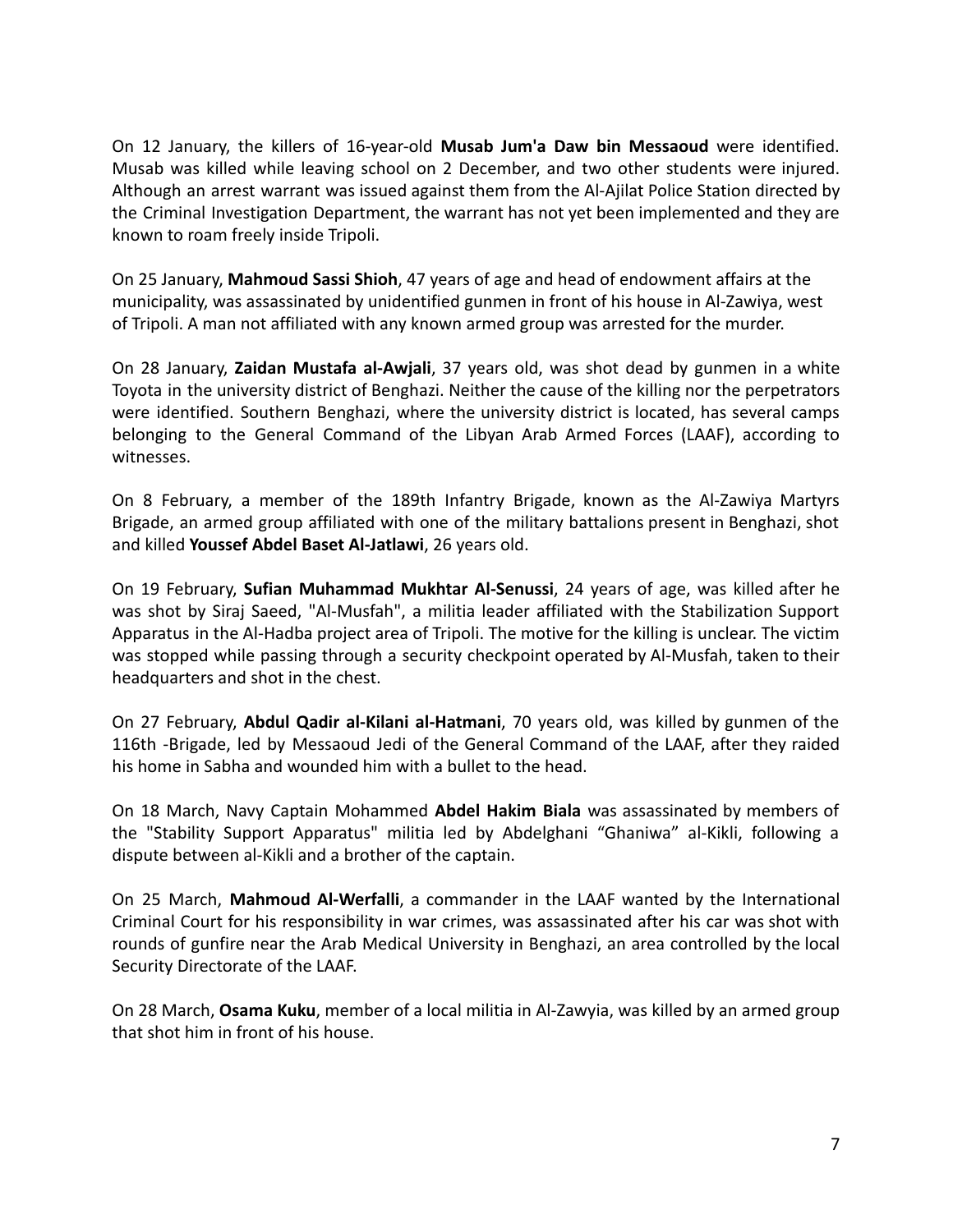On 1 April, **Amjad Miloud Al-Ma'ati**, 37 years of age, was killed after he was shot at a security checkpoint of the 444th Brigade – an armed group affiliated with the Radaa Special Deterrence Forces and the GNU - near his home in the Al-Swani area, south of Tripoli.

On 21 May, **Ziad Al-Sadiq Buhaih** was killed by a bullet to the chest, and his father, Al-Sadiq Buhaih, was shot in the leg, following an attack on their house in Janzour, west of Tripoli, by Ayoub Sahab, member of the Fursan Janzour militia.

On 21 May, 22-year-old **Ali Muhammad Juma'a Al-Jama'i** was killed after being shot in front of a café in the southern Libyan city of Sokna, by a member of the 77th Brigade of the 128th Battalion of the LAAF, who then fled into the battalion's headquarters.

On 30 June, **Ishtiwi Shaha Qiya**, 27 years old, succumbed to his injuries in the Sabha Medical Center after he was shot while passing through a security checkpoint of the Sabha branch of the Tariq bin Ziad Brigade, a militia affiliated to the LAAF, in the centre of Sabha. The Sabha branch is led by Omar Amraj al-Megrahi. The checkpoint was recently established following a request from the Al-Sahban Brigade, affiliated with the Southern Operations Force of the General Command of the LAAF.

#### **Search and recovery of mass graves and bodies**

#### **Tripoli and Tarhuna**

On 9 January, search teams in the city of Tarhuna exhumed four unidentified bodies from a mass grave in the Mashrou El Rabt neighbourhood. The deaths date back to the 2019-2020 civil war.

On 20 January, a team searching for mass graves in the city of Tarhuna exhumed ten unidentified bodies from a mass grave in the Mashrou El Rabt neighbourhood, assassinated by the Kaniyat militia during the 2019-2020 civil war.

On 3 February, the body of **Hamza Ahmed Al-Radani Al-Zayani**, 33 years old, was found with bullet wounds and traces of burning in his car, in the Al-Zayaina forest in Garabolli, east of Tripoli, after he had been kidnapped on 31 January from the Al-Zayaina area.

On 7 March, search teams recovered an unidentified body in an individual grave in the Qasr Bin Ghashir area in Tripoli. The death dates back to the 2019-2020 civil war.

On 10 March, an unidentified body was exhumed from an individual grave in the Mashrou El Rabt neighbourhood by search teams in the city of Tarhuna.

On 1 April, an unidentified body was exhumed in the Khallet Al-Furjan area, Tripoli, by search teams in the city of Tripoli.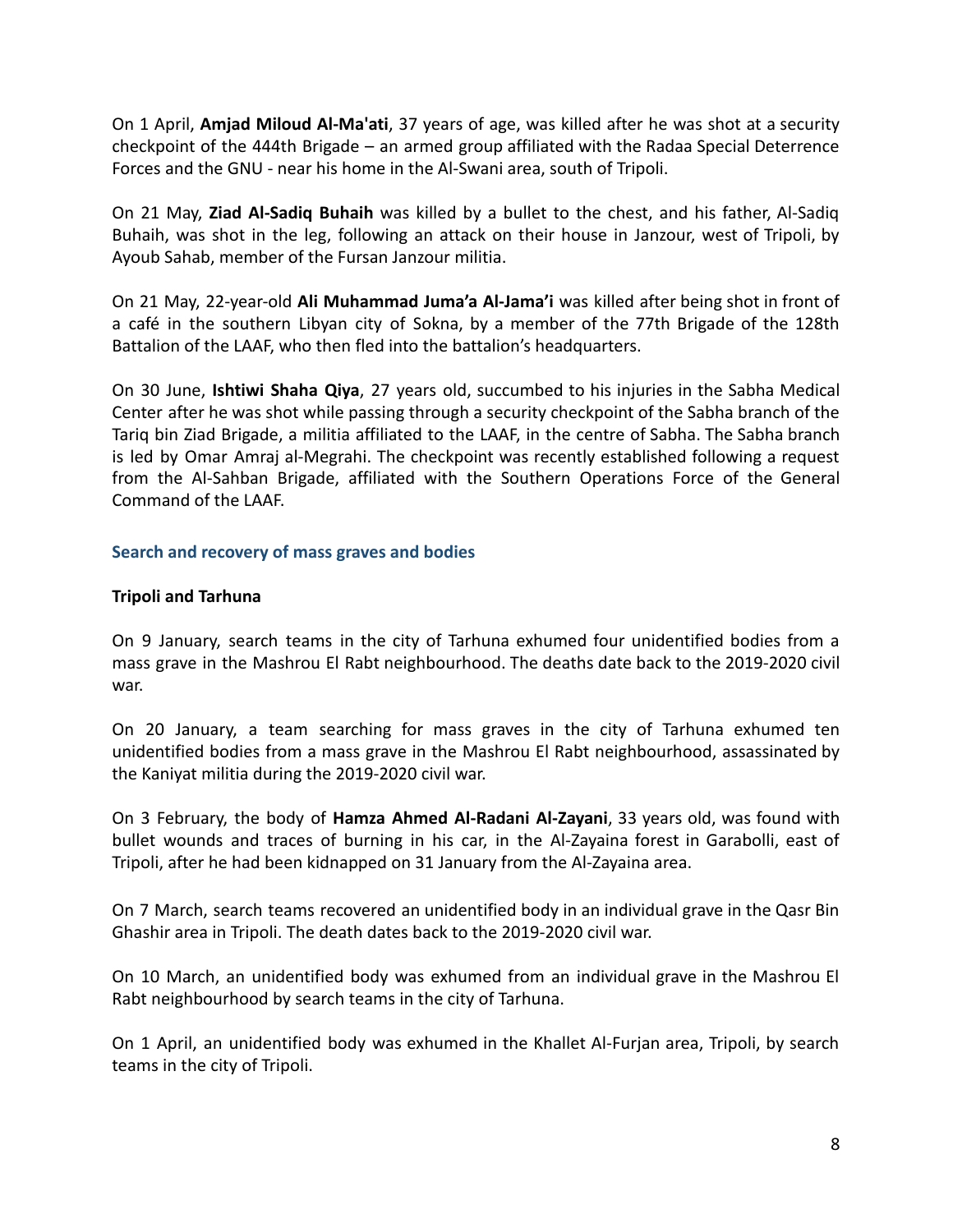On 1 June, **Wissam Nuri bin Yahya**, 26 years of age, was kidnapped by unknown gunmen in the Al-Bifi area, in the centre of Tripoli, which is controlled by members of the Al-Baqara militia, affiliated with the Government of National Unity (GNU)'s Ministry of Defence. His body was found only hours later.

On 2 June, four unidentified bodies were exhumed from an individual grave in the "5 Kilo Project" by teams searching for mass graves in Tarhuna.

On 16 June, an unidentified body dating back to the 2019-2020 civil war was recovered from an individual cemetery in the "5 Kilo Project" by teams searching for mass graves in Tarhuna.

On 27 June, the body of **Ali Salem Al-Rahoumi**, 24 years of age, was found bearing signs of torture in the Qasr Al-Akhyar Hospital, east of Tripoli, a day after he was kidnapped from the Garabolli area by gunmen of the Al-Dhaman Battalion, affiliated with the Chief of General Staff of the armed forces of the GNU.

# **Benghazi**

On 2 January, the body of **Abdul Hakim Masoud Muhammad al-Majbri**, 50 years old, was found in al-Jalaa Hospital, Benghazi, a week after he was kidnapped by unidentified gunmen.

On 13 January, the Red Crescent recovered an unidentified body in the "Chinese buildings" in the Ganfouda area, west of Benghazi, and it was handed over to Al-Jalaa Hospital, Benghazi.

On 15 January, an unidentified body was found with handcuffs and bullet wounds to the head on the seashore in the Qar Younes area, west of Benghazi, where the  $106<sup>th</sup>$  Brigade Legion is present. It had been thrown into the sea and the waves took it out. The body was transported to the Benghazi Medical Center. The time of death was estimated to be between 10-12 January. Several bodies were discovered in the same way around Benghazi in the following days (see below).

On 20 January, two bodies, handcuffed and with bullet wounds to the head, were found on Al-Zayt Street in central Benghazi. One of them was identified as **Al-Sherif Amjali Abdullah Balrouen,** 21 years old, who was disappeared 40 days prior.

On 21 January, two bodies were found on Al-Zayt Street in central Benghazi. One of them, with bullet wounds, was identified as **Khaled Mukhtar bin Omran**, 45 years old, who was kidnapped near his house by gunmen on 18 January (see below).

On 23 January, the body of **Milad Muhammad Al-Haddad Al-Werfalli**, 25 years of age, was found with signs of torture and bullets to the head, in the mortuary at Al-Jalaa Hospital, Benghazi, after his family lost contact with him in mid-December 2020.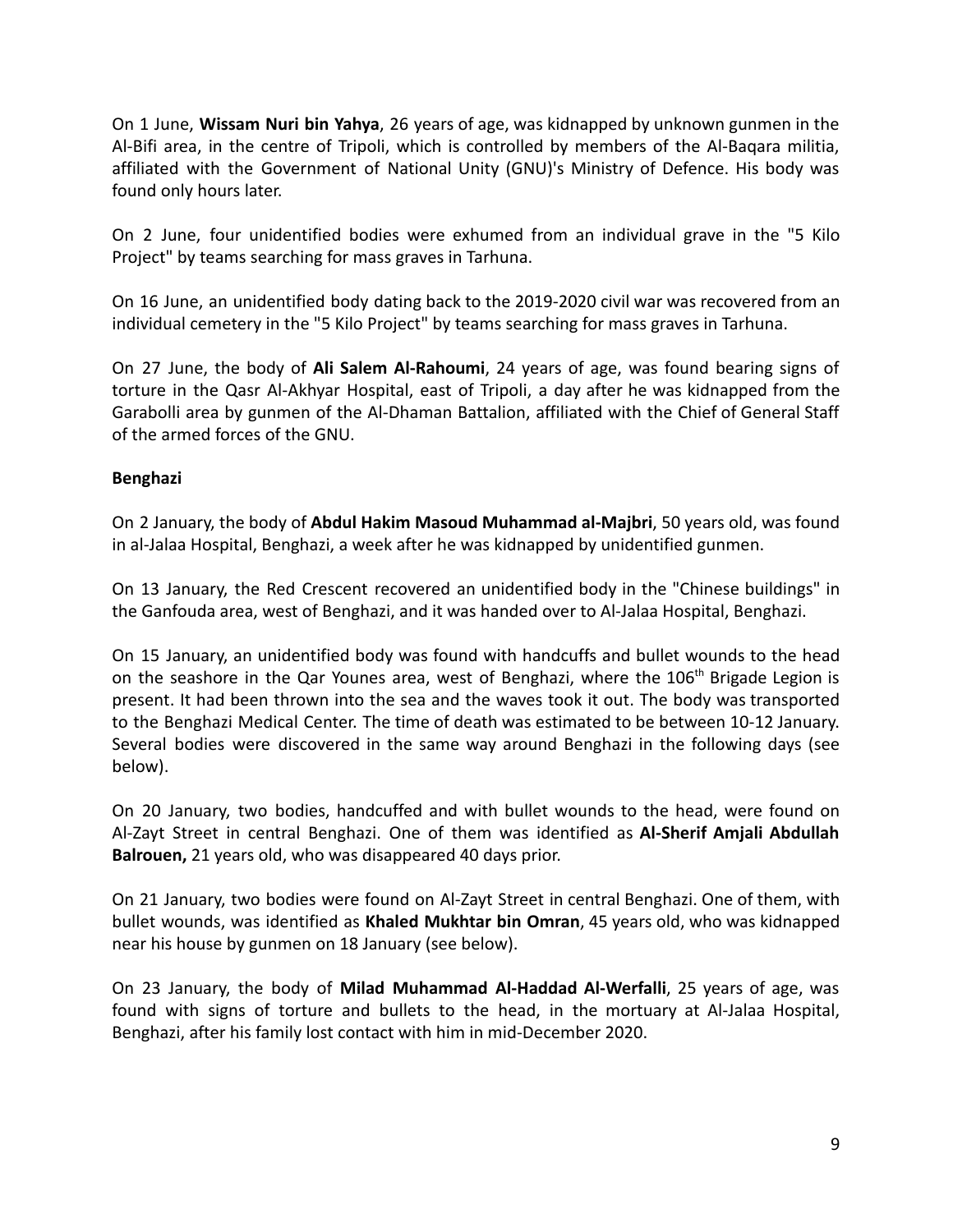On 30 January, the body of **Al-Hassan Abdel-Sayed Ali Ramadan**, 23 years old, was found in the mortuary in Al-Jalaa Hospital, Benghazi, after he disappeared in mid-December 2020, with his friend Milad Muhammad Al-Haddad (see above).

On 13 February, the body of **Abdel-Rahim Oudh Al-A'ma**, 28 years of age, was found in the Hawari area in Benghazi, with bullet wounds. Al-A'ma is a fighter in the 106th Brigade ("Awliya al-Dam"), affiliated with the LAAF.

#### **Derna**

On 17 March, an unidentified decomposing body was exhumed by the local Red Crescent in the city of Derna, in the Wadi El Naga area. The death dates back to when the city was under the control of Daesh and other terrorist groups.

On 18 April, the body of **Ismail Al-Sheikh** was found dumped in the Waterfall Valley in the city of Derna, after he had been arrested by the 166th Brigade of the LAAF.

On 22 April, two unidentified bodies were recovered by the Red Crescent in the city of Derna.

#### <span id="page-9-0"></span>**II. Attacks against civilians and indiscriminate civilian casualties**

**In the first six months of 2021, the Libya Platform documented at least 22 attacks against civilians or indiscriminate civilian casualties, including four children, attributed in majority to armed groups affiliated with the Libyan Arab Armed Forces (LAAF), the current Government of National Unity (GNU), the former Government of National Accord (GNA), with ten attacks, three attacks, and one attack respectively. In six instances, civilians fell victim to random gunfire or indiscriminate shots fired at them during clashes between armed groups. This is in addition to at least twenty individuals, including twelve children, who were killed or injured by landmine explosions.**

On 23 January, **Musab al-Shibani al-Gaddafi** was beaten and shot by gunmen of the General Command of the LAAF after they stormed his farm in Wadi Jarif, south of Sirte. The victim believes that they were accompanied by members of the Wagner Group paramilitary company. The groups controlling the area are the Tariq bin Ziyad Brigade and the 106th Battalion. This area has witnessed similar incidents whereby these groups have stormed homes, lands, and government offices to establish a military presence.

On 25 January, a shell fell on an apartment in the gardens buildings in Benghazi, causing material damage.

On 26 January, the house of the **Qaid al-Werfalli** family was stormed in the Surti area in Benghazi, by elements affiliated with Lieutenant-Colonel Jamal al-Ammami, head of the rescue department in the Benghazi Security Directorate, who vandalised and stole from the home.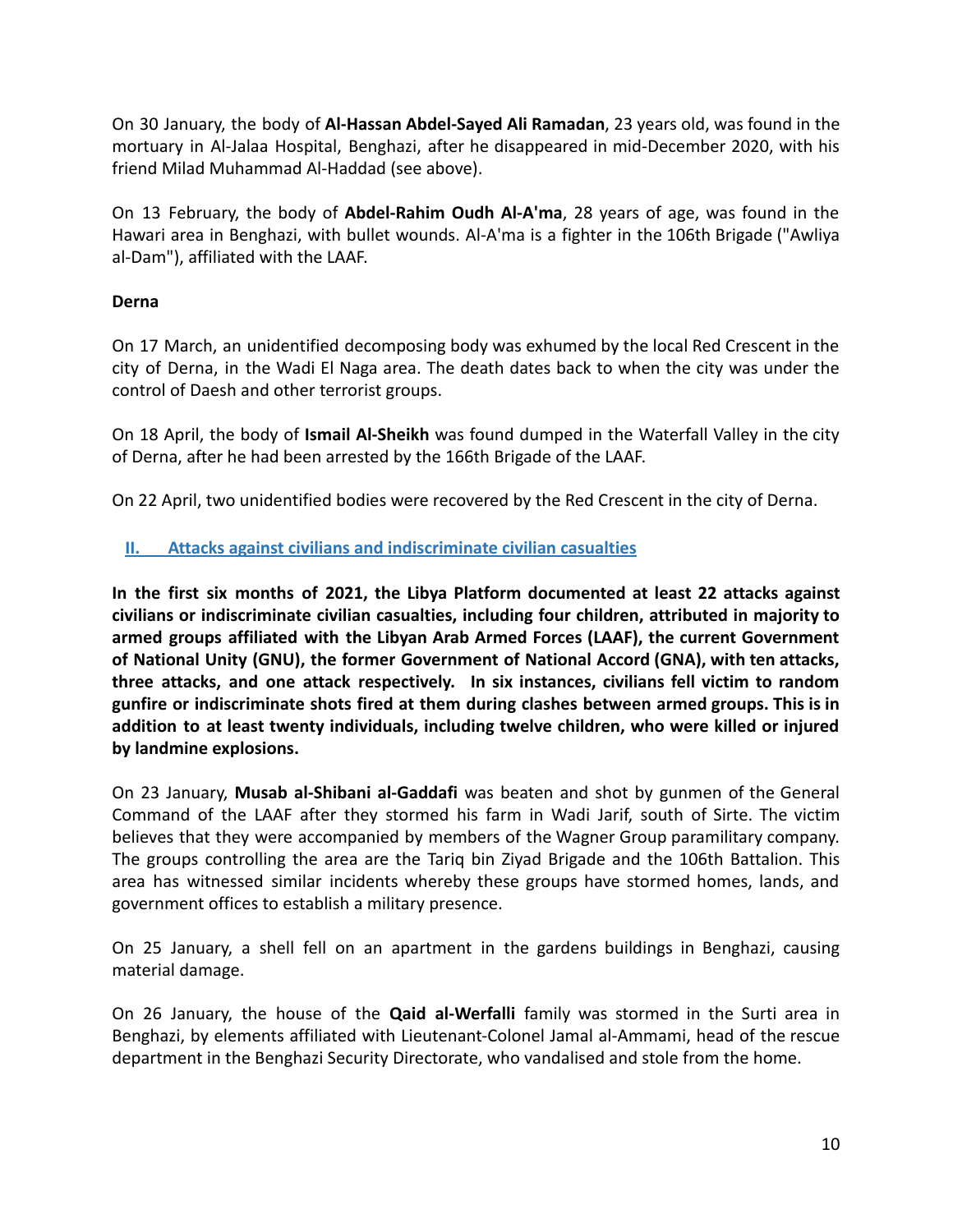On 26 January, armed men affiliated with the 3<sup>rd</sup> Infantry Division of the former GNA broke into the Al-Tahadi Mills and Feed Company in Warshafana, south of Tripoli, and stole sums of money.

On 13 February, members of the Awliya al-Dam militia attacked **Abrik Michael Al-Faydi and his son Michael** in front of his house in the Al-Bukhariah neighbourhood in the city of Derna following a drunken dispute. Al-Faydi was seriously injured in the head and was admitted into intensive care.

On 13 February, **Farj Jum'a Al-Badri** was shot by patrol members of the Criminal Investigation Department, Division of Al-Marj, while they were chasing another suspect's car.

On 17 February, an unknown individual threw an explosive in the midst of a gathering of people celebrating the anniversary of the 2011 February Revolution, in the Manshiya neighbourhood in the centre of Sebha, killing a 10-year-old child, **Abderrahmane Abed Al-Tamami**, and wounding three others, including two children.

On 18 February, a 6-year-old child, **Abdelbaset Fawzi Shalabi,** was killed by a random bullet in the city centre of Gharyan.

On 3 March, Al-Saiqa, an armed group affiliated with the LAAF, led by Commander Mahmoud Al-Werfalli, destroyed the contents of a Toyota dealership in Benghazi following an increase in the prices of some car equipment, and attacked employees who suffered minor injuries.

On 7 March, members of the Al-Baqara militia, affiliated with the GNU's Ministry of Defence, shot at lawyer **Hassan Amara** in the Tajoura region, wounding him with a bullet to the shoulder and one in the leg. Amara had returned from Tunisia after obtaining guarantees that he would not be attacked because of his previous support for the LAAF.

On 9 March, masked gunmen stormed the home of the **Al-Shaf'i family** in Benghazi, shooting and wounding three women, who were taken to the hospital, and terrorizing the children. The family holds the LAAF General Command and Benghazi Security Directorate responsible, and believes they came to arrest a family member who was not in the house.

On 11 March, armed men in military vehicles bearing the logo of the 106th Brigade of the General Command of the LAAF opened fire at a gathering of citizens at the Buhadi gas station in Sirte. Two civilians were injured - **Omar Abdel-Wahab Kneesh Al-Gaddafi** and **Muhammad Ali Ashkal Gaddafi** - and they were taken to the Ibn Sina hospital for treatment. The gunmen also kidnapped **Ramadan Salem Abdel-Rahim Al-Gaddafi**, whose fate is still unknown.

On 26 March, **Mohammed Ahmed Bakir,** 34 years old, was killed by a random bullet from a gunfight in the centre of Al-Zawiya.

On 14 April, one person was killed and four others wounded by clashes between elements affiliated with the LAAF in the city of Sirte.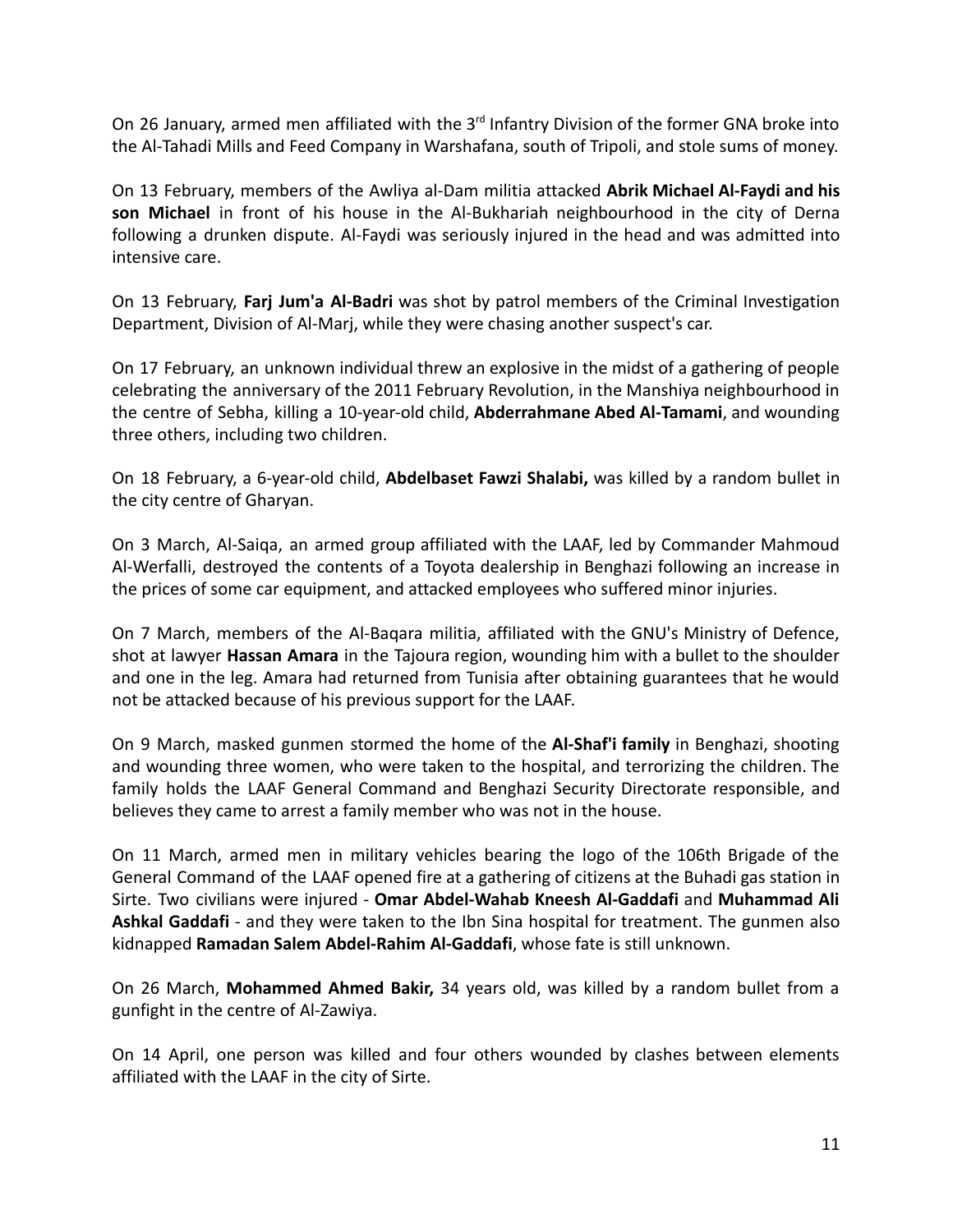On 17 April, **Mohamed Fathi** was killed as a result of clashes between armed groups affiliated with the GNU in Al-Madar street, Tripoli. The clashes erupted when the Stabilization Support Apparatus attacked the headquarters of the Judicial Security Apparatus after the latter arrested a member of the former.

On 27 April, the residents of the Girls' Care Home in Benghazi said that a security body came to the home and asked them to vacate the building within 72 hours.

On 6 May, **Hamed Saleh Amraj al-Sheikhi**, 24 years of age, succumbed to his injuries after being shot while passing by a clash between armed groups in the Shebna neighbourhood of Benghazi on 3 May.

On 9 May, the Tariq bin Ziad Brigade of the LAAF attacked and set fire to private shops on Phoenicia Street in Benghazi.

On 11 June, **Shefa Al-Mukhtar Qarouz, Fatima Faraj Al-Suwaii**, and **Mansour Muhammad Al-Bab** were shot dead and three others were wounded, following clashes that erupted in the city of Ajilat between a group affiliated with Muhammad Salem Bahrun, head of the Criminal Investigation Department of the Zawiya Security Directorate of GNU's Ministry of Interior, and another affiliated with Muhammad Baraka from the Stability Support Apparatus militia, led by Abdelghani 'Ghaniwa' al-Kikli, affiliated with the GNU. These clashes also resulted in the death of a number of armed militants and some material damage.

On 11 June, **Hamad Misbah Al-Khatari** was injured by a bullet of unknown origin, and was transferred to Sabha Medical Center.

On 12 June, **Abdel Moneim Omar Abu Uzan**, 48 years old, was killed by a bullet of unknown origin in the centre of Benghazi. Reportedly, random bullets are fired into the air on occasions such as weddings, which could be the origin of the bullet.

On 26 June, a female student was seriously injured by gunfire, following shots fired between two families inside the "New Shuhada Secondary School" in the city of Ajilat.

On 29 June, three civilians were shot dead inside their house, as a result of random gunfire from the 166th Infantry Brigade of the LAAF, while they were chasing another person in neighbourhood No. 3 in Sirte.

#### *Deaths and injuries from explosive remnants*

On 20 January, **Al-Siddiq Salem Al-Jaafari** was killed by the explosion of a landmine left behind, while he was passing by a car in the Al-Sayeh area, south of Tripoli.

On 31 January, **Saleh Hussein al-Farsi,** 46 years old, was killed by the explosion of a mine, leftover from the war in the Benina area, south of Benghazi.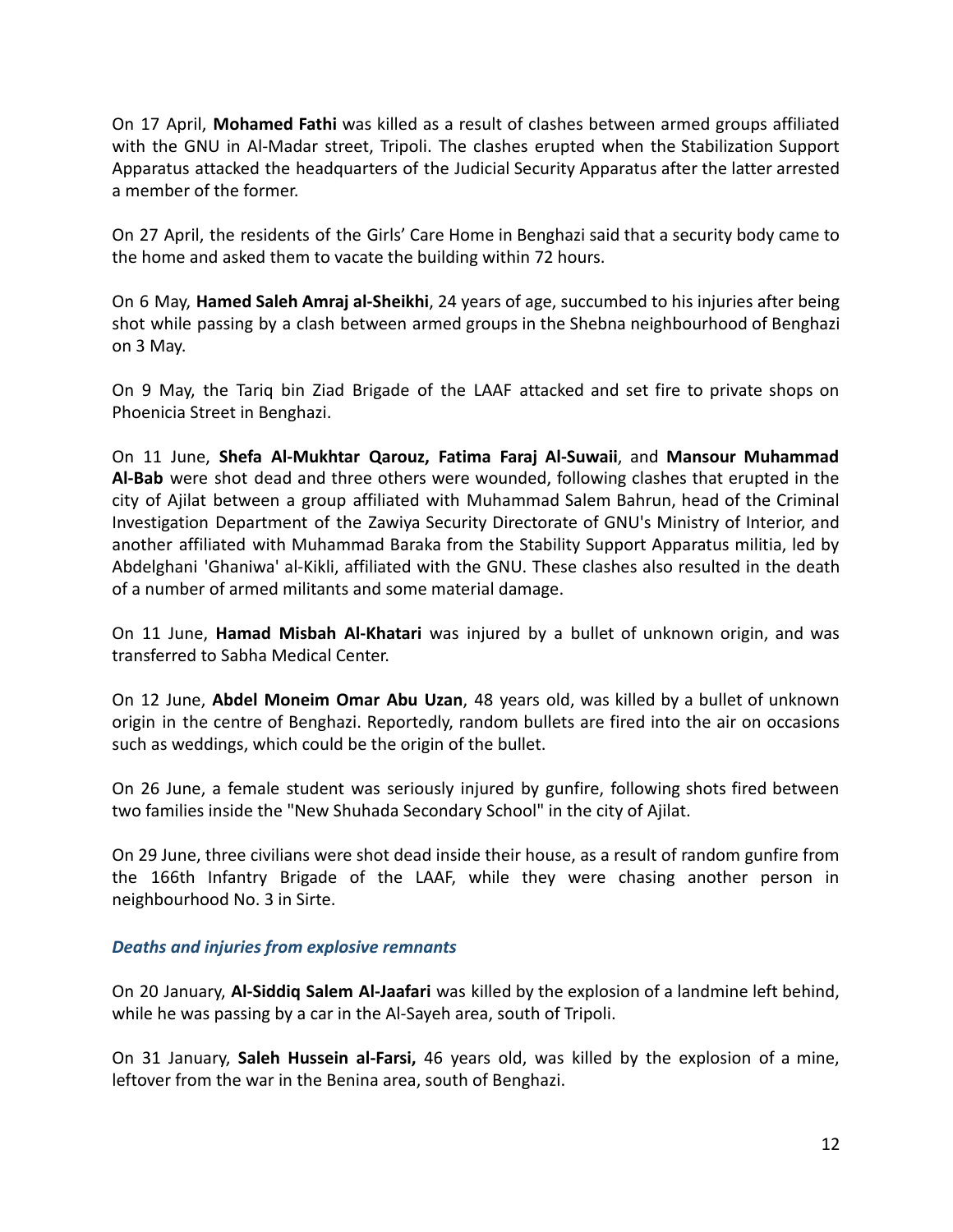On 18 March, two children died and two others were injured in a mine explosion in the Ain Zara area, south of Tripoli.

On 20 March, eight children were injured by the explosion of a mine leftover from the war, in the Zamzam neighbourhood, downtown Benghazi.

On 25 March, **Youssef El-Nour El-Zam,** a Chadian migrant worker, died from a landmine explosion while he was tending a herd of sheep on the outskirts of Sirte.

On 26 March, **Youssef Amara Mar'i Al-Swi'i** was killed by a landmine explosion in the Al-Ahyaa Al-Bariya area, south of Tripoli.

On 26 March, three civilians, aged between 50 and 70, were injured to varying degrees by a landmine explosion on the outskirts of Sirte.

On 29 March, an African migrant – his exact country of origin could not be identified – was seriously injured in the legs by a landmine explosion while he was working in the Ain Zara area, south of Tripoli, according to the local emergency services.

#### <span id="page-12-0"></span>**III. Enforced Disappearances and Arbitrary Detention**

**The Libya Platform documented at least 33 enforced disappearances and arbitrary detention. Thirteen of these were attributed to the LAAF and affiliated armed groups, four to the GNU or affiliated armed groups, two were attributed to the Daesh organisation, while fourteen could not be clearly attributed to a specific group. Two civilians were arbitrarily arrested or sentenced by a military court in eastern Libya on unfounded terrorism-related charges.**

On 18 January, **Khaled Mukhtar bin Omran,** 45 years old, was kidnapped near his home in the Dollar neighbourhood in Benghazi by unidentified gunmen. His body was recovered on 21 January (see above). The victim was displaced in Misrata and had returned to Benghazi less than a year before his disappearance and murder.

On 21 January, 18-year-old **Talib Musa Juma'a Al-Wadi** was kidnapped after his car was intercepted by masked gunmen in the city of Al-Marj. He was released after four days from the Internal Security prison of the LAAF without the reasons for his kidnapping revealed.

On 25 January, **Abdul Rahim Muhammad Khamis al-Gaddafi** and **Faraj Hamid Muhammad al-Gaddafi** were kidnapped from a farm in the Ghadwa area, south of Sabha, by unknown gunmen reportedly affiliated to the Daesh organisation.

On 4 February, **Abdullah Youssef al-Biju** and his brother **Muhammad Yusuf al-Biju** were kidnapped and taken to an unknown location after their house was stormed by masked gunmen in the Ganfouda area, west of Benghazi. In the same area, **Abdul Mawli Saad al-Tira** and his son **Ahmed Abdul Mawli al-Tira** were kidnapped after their house was raided in Ganfouda by the same armed group.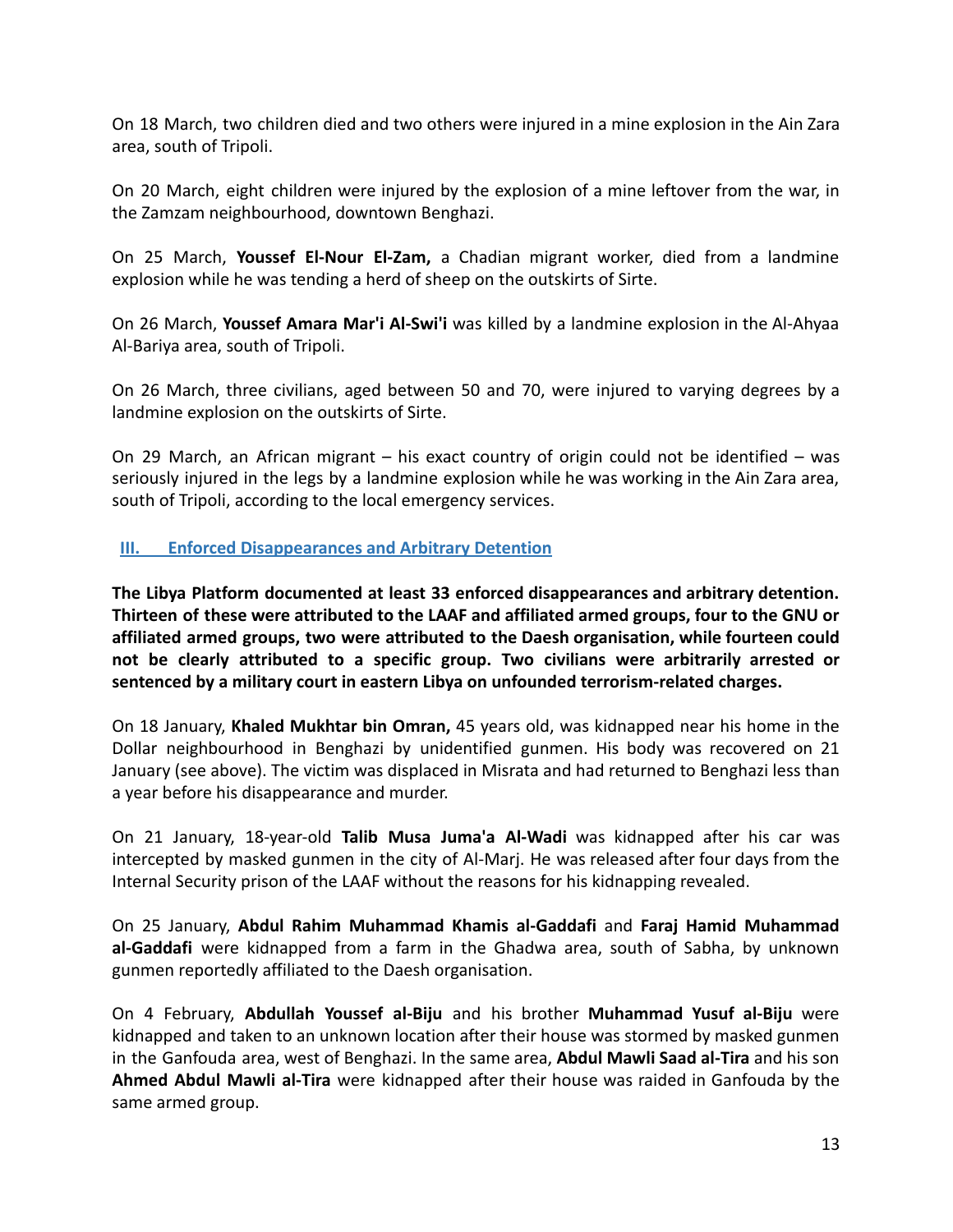On 7 February, **Mohammed Farj Saad Allah Al-S'iti,** 34 years of age, was kidnapped from his workplace in the Al-Laithi neighbourhood in Benghazi by unknown gunmen in two white Toyota cars and taken to an unknown location.

On 9 February, **Abdul-Khaleq Misbah,** an employee at the Libyan Foreign Bank, was kidnapped in the city of Tripoli after leaving his work, in front of the parking lot of Bab Al Bahr Hotel in the centre of Tripoli.

On 17 February, singer **Ramadan Salem Balrahim** was kidnapped by members of the Nawasi militia, affiliated with the GNU, in the centre of Tripoli, after he arrived from Benghazi to participate in the celebration of the anniversary of the 2011 February Revolution. He was released the next day. The singer stated in a video he published several days after his release that he was beaten and that his personal belongings were stolen.

On 28 February, **Rabi' Ashour Al-Aqili,** 31, was kidnapped in the centre of Benghazi by gunmen of the Tariq bin Ziyad Brigade, affiliated with the LAAF, and taken to an unknown location.

On 7 March, journalist **Mohamed Al-Rajhi** was arrested by the Anti-Sorcery Unit of the Ministry of Interior in Tripoli for practicing alternative medicine. He was released the following day, on 8 March.

On 11 March, armed men in military vehicles bearing the logo of the 106th Brigade of the General Command of the LAAF opened fire at a gathering of citizens at the Buhadi gas station in Sirte. Two civilians were injured and the gunmen kidnapped **Ramadan Salem Abdel-Rahim Al-Gaddafi,** whose fate is still unknown.

On 11 March, activist **Zakaria Al-Zawi** was kidnapped after his house was stormed by armed men from the Internal Security Service of the LAAF in Benghazi. He was taken to the Al-Kuwaifiyah prison for unclear reasons and his family was prevented from communicating with him. He was released after two days.

On 20 March, **Alaa Abdullah Al-Shibani,** 35 years old, was kidnapped near his home in Benghazi by unknown gunmen, and his fate remains unknown to this day.

On 25 March, **Haneen Al-Abdali,** daughter of assassinated lawyer Hanan Al-Barassi, was kidnapped in Pepsi Street in Benghazi. On 27 March, the Benghazi Joint Security Chamber of the LAAF announced that they had arrested her for the assassination of ICC-fugitive Mahmoud Al-Werfalli (see above). She was released on 28 June.

On 25 March, **Salem Saleh Al-Sha'ri,** and **his wife and children**, were kidnapped after gunmen belonging to the General Command of the LAAF attacked his house in the Gardens neighbourhood in Benghazi, vandalized it and stole from it.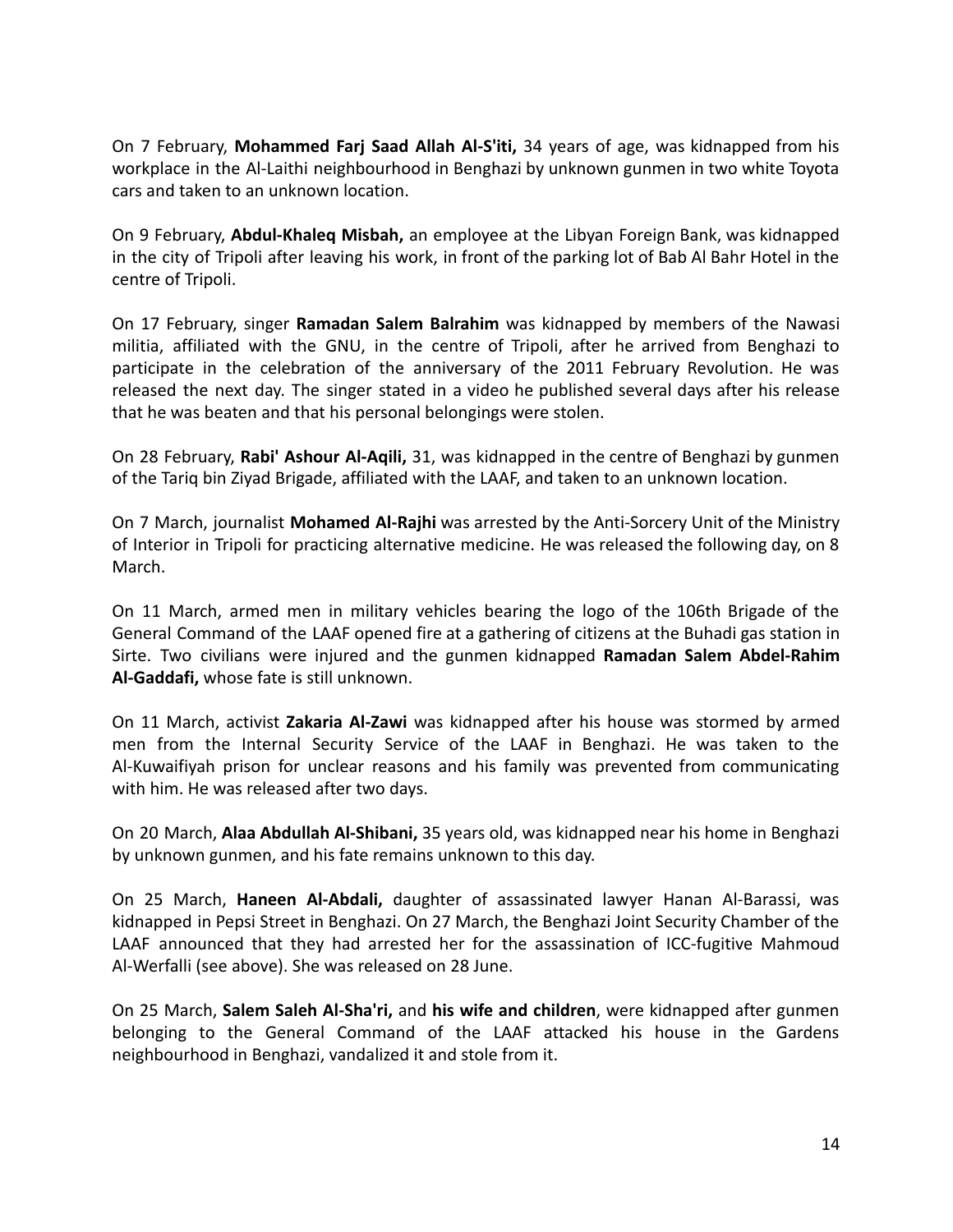On 27 March, **Jamal Muhammad Adas,** human rights defender and head of the Civil Society Commission of Tripoli, was kidnapped in the Zenata area of the capital. He was released ten days later.

On 29 March, **Ayman Al-Abdali,** son of assassinated lawyer Hanan Al-Barassi, was arrested from Benina Airport in Benghazi, days after the arrest of his sister Haneen (see above). He remains in detention.

On 12 April, **Abd al-Raziq Hamd al-Fakhri,** 22 years of age, was kidnapped from the streets of Ajdabiya in eastern Libya, by gunmen in two white Toyota FJ cars. He was taken to an unknown location.

On 3 June, **Mansour Mohamed Atti,** human rights defender and journalist, head of the Red Crescent branch in Ajdabiya, and the Ajdabiya branch of the Civil Society Commission, was kidnapped near his workplace in Ajdabiya by unidentified gunmen in two white Toyota cars and taken to the east part of the city, according to eyewitnesses. While as of now unconfirmed, the circumstances of Mansour's abduction and the continued control of Ajdabiya by the LAAF point to the strong [likelihood](https://cihrs.org/libya-the-kidnapping-of-a-human-rights-defender-raises-concerns-and-threatens-the-credibility-of-scheduled-elections/?lang=en) that he is being held by the Internal Security Services of Benghazi. His disappearance was the subject of a [communication](https://srdefenders.org/libya-human-rights-defender-abducted-possibly-disappeared-by-state-security-forces-joint-communication/) from UN Special Procedures.

On 5 June, the military court in Qarnada (eastern Libya) arbitrarily sentenced civilian **Talal Al-Hanshir,** director of the public utility company, to 16 years in prison on terrorism-related charges.

# <span id="page-14-0"></span>IV. **Violations against Migrants, Refugees and Asylum-seekers**

**On 21 June , the United Nations Office for the Coordination of Humanitarian Affairs 23 (OCHA) reported that about 571,000 migrants and refugees were currently in Libya, in addition to 278,000 displaced people. As of 21 June, an estimated 6,377 migrants, refugees and asylum-seekers were arbitrarily held in official detention centres across the country, a 24 550 per cent increase since January 2021.**

**Migrants, refugees and asylum-seekers continue to be the subject of mass human rights and humanitarian law violations, trapped in an inhumane system of unlawful detention, exploitation and abuse supported by Libyan authorities and enabled by European externalisation policies seeking to prevent human beings from reaching European shores at any cost.**

*<sup>23</sup>* United Nations Office for the Coordination of Humanitarian Affairs (2021( 'OCHA Libya Humanitarian Bulletin (May 2021) [EN/AR] - Libya', *ReliefWeb*, 22 June,

<https://reliefweb.int/report/libya/ocha-libya-l-humanitarian-bulletin-may-2021-enar>

<sup>&</sup>lt;sup>24</sup> (2021) 'Remarks to the Security Council by Ján Kubiš, Special Envoy of the Secretary-General for Libya, and Head of the United Nations Support Mission in Libya', *United Nations Support Mission in Libya (UNSMIL),* 15 July, [https://unsmil.unmissions.org/remarks-security-council-j%C3%A1n-kubi%C5%A1-special-envoy](https://unsmil.unmissions.org/remarks-security-council-j%C3%A1n-kubi%C5%A1-special-envoy-secretary-general-libya-and-head-united-nations)[secretary-general-libya-and-head-united-nations](https://unsmil.unmissions.org/remarks-security-council-j%C3%A1n-kubi%C5%A1-special-envoy-secretary-general-libya-and-head-united-nations)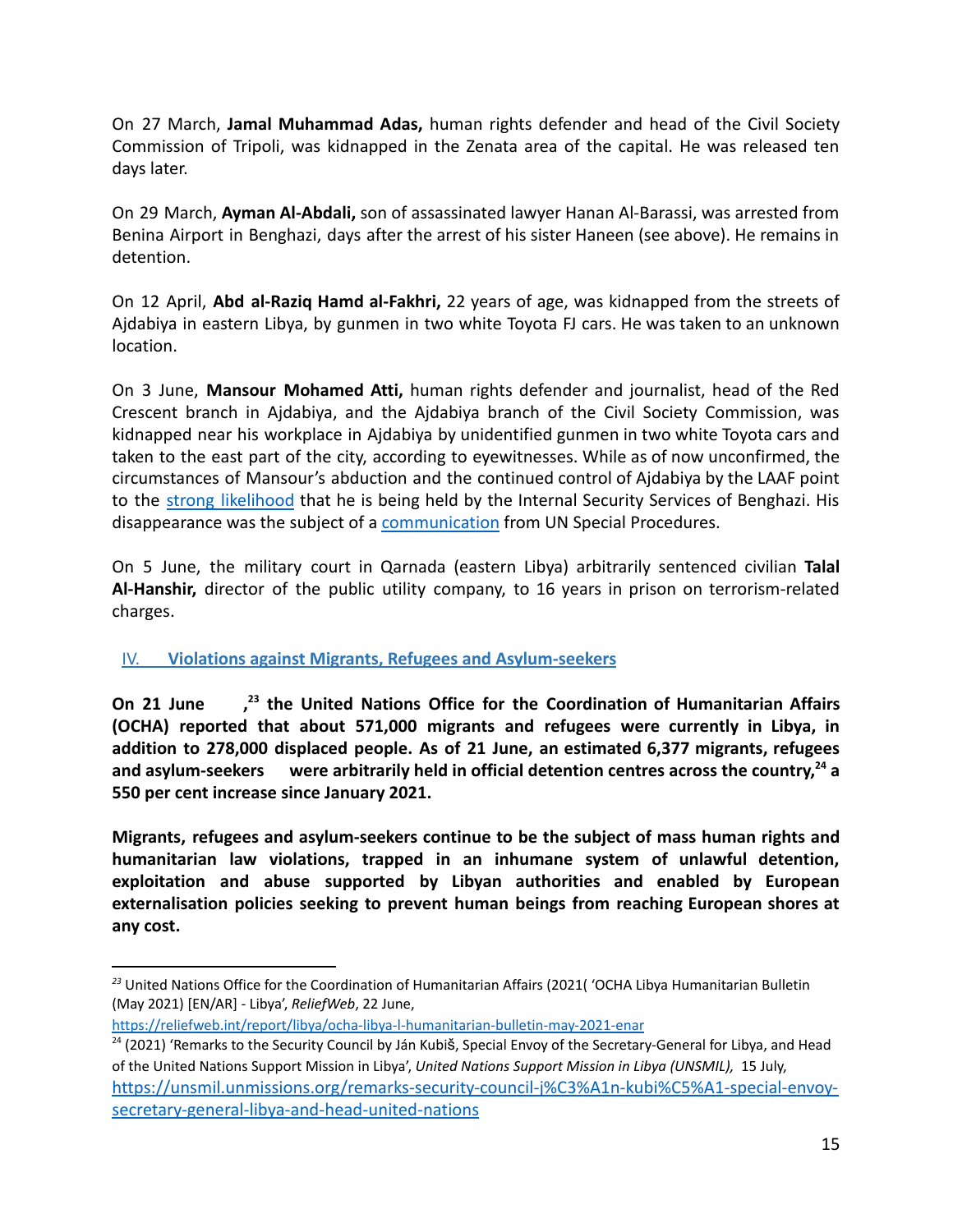According to the IOM Missing Migrants Project  $\frac{1}{25}$  migrant deaths on maritime routes to Europe have more than doubled in the first six months of 2021, compared to the same period in 2020, while migrant interceptions at sea by North African authorities have also sharply increased. Illegal interceptions by the Libyan Coast Guards tripled between January and June 2021, reaching a record-high number of 15,330, compared to 5,476 interceptions in the same period in 2020 and 11,891 in total in 2020.

At least 454 people have lost their lives off the coast of Libya between January and June 2021, a dramatic increase from 130 deaths in the equivalent period of 2020. Delays and failures to launch search and rescue operations, in addition to illegal pushbacks and pullbacks, continue to be common. In the period under review, the Kufra Shelter and Deportation Centre illegally deported at least 532 migrants, potential asylum-seekers, to Sudan and Chad.

On 14 January, thirty-two Libyan organisations denounced the United Nations High Commissioner for Refugees (UNHCR)'s negligence and inadequate support with regards to the death of **Shuaib Ibrahim**, a 19-year-old Somali asylum seeker registered with the UNHCR.<sup>26</sup> The agency was also lambasted by the organisations for its lack of reactivity and capacity in aiding victims of human rights violations and vulnerable groups, and for the dearth of support provided to refugees in need, notably the unresponsive hotline service and the limited medical care provided.

On 14 January, two unidentified and decomposing bodies of foreign citizens were found buried south of Ajdabiya, a city under the control of the Libyan Arab Armed Forces (LAAF). They were transferred by the Red Crescent to the Mohammed Al-Maqrif Hospital in Ajdabiya.

On 14 January, the body of an Egyptian migrant, **Adel Sami Ahmed Abdel Mohsen**, 21 years old, was found on the side of the road in the Al-Qara area, 30 km east of Tobruk, bearing signs of torture and burning in his hands and feet. The victim was detained in one of the smugglers' prisons in the area. According to local witnesses, he was killed on 11 January.

On 14 January, fourteen irregular migrants who were being held in a prison controlled by human traffickers were released by the Criminal Investigation Department in El-Bardy, north of Tobruk.

On the same day, the body of an unidentified Egyptian migrant, was founded handcuffed and hanged on a tree in Tarsha, south of Tobruk, and was transferred to Tobruk Medical Centre.

On 15 January, the body of a Sudanese national identified as **Ahmed Al-Awad**, 37 years old, was found in the industrial district of Bani Walid and transferred to the Bani Walid General Hospital.

<sup>&</sup>lt;sup>25</sup> International Organization for Migration (2021) 'Migrant Deaths on Maritime Routes to Europe in 2021', *ReliefWeb*, 14 July,

<https://reliefweb.int/report/world/migrant-deaths-maritime-routes-europe-2021>

<sup>26</sup> Ben Ibrahim, Abdullah (2021) '32 Libyan NGOs Blame UNHCR for the Death of Somali Refugee', *Libya Observer*, 14 January, <https://www.libyaobserver.ly/news/32-libyan-ngos-blame-unhcr-death-somali-refugee>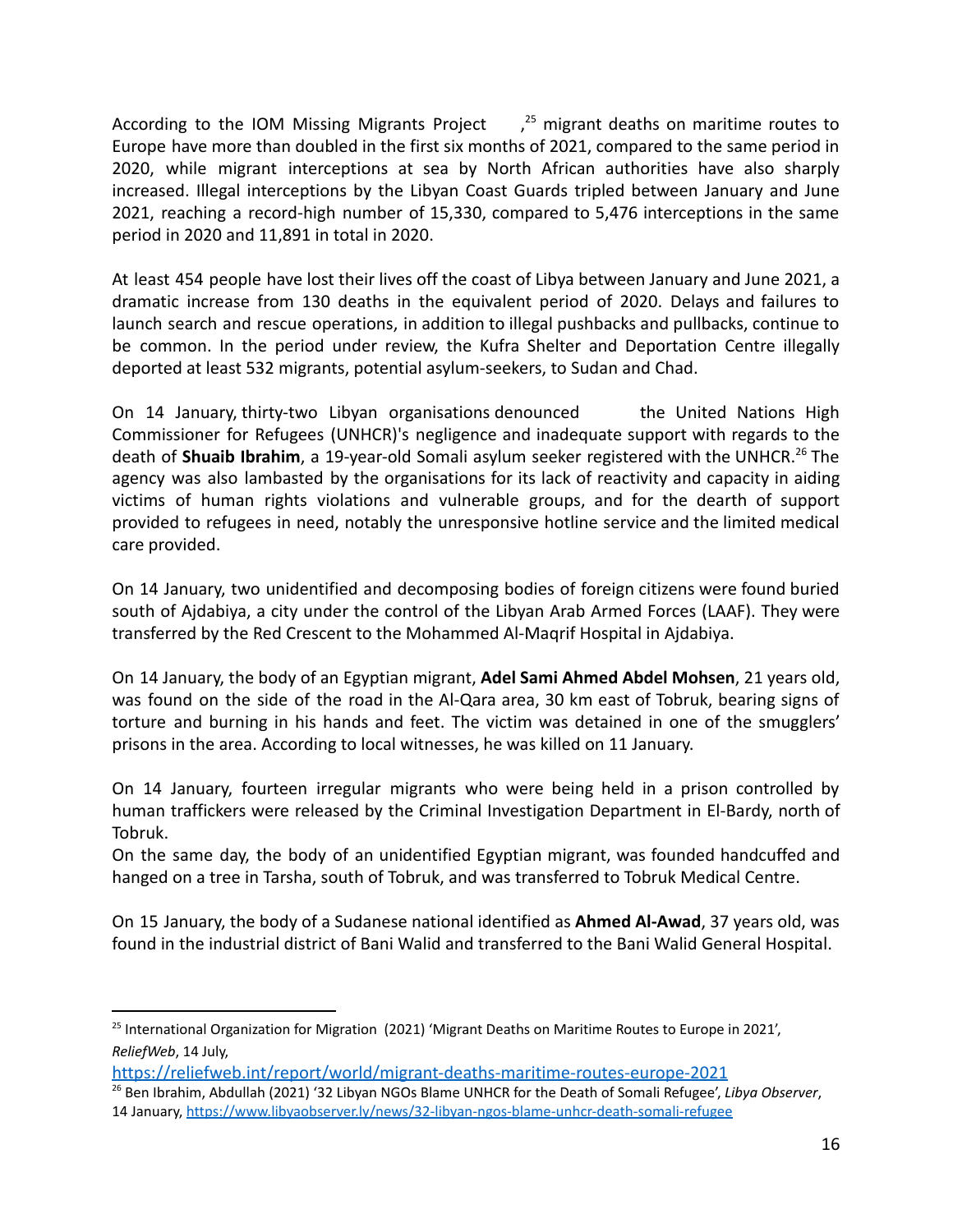On 16 January, the body of an immigrant was found in eastern Bani Walid and was transferred by the Salaam Association's Exhumation Office to the Bani Walid General Hospital.

On 16 January, the Kufra Shelter and Deportation Centre deported 120 migrants, including potential asylum-seekers, to Sudan.

On 21 January, Ocean Viking, one of the only remaining NGO rescue boats operational in the Mediterranean, rescued about 120 migrants, including four children, during an operation off the Libyan coast  $^{27}$ 

On 1 February, four bodies of migrants, including two men, a woman and a child, were found on the shores of the Garabulli, west of Tripoli.

On 2 February, the body of **Abdullah Quddus**, a 24-year-old Bengali migrant, was found on the seashore in the Ras Al-Manqar area, east of Benghazi, an area controlled by the LAAF.

On 2 February, CIHRS and the Libya Platform denounced the denial of Libyan migrants' right to health and called for an urgent investigation following the death of **Shuaib Ibrahim**, a 19-year-old Somali asylum seeker registered with UNHCR, on 6 January in Tripoli, as result of inadequate health care (see above).  $28$ 

On 4 February, the Ocean Viking crew rescued about 121 migrants, including nineteen women and two children, from an overcrowded rubber boat in the middle of the sea 30 miles away from the city of Al-Khums  $2^9$ .

On 6 February, the Libyan Coast Guards returned 49 migrants of different nationalities, including thirteen women and two children, in addition to two bodies, after they were found at sea 30 miles north of the city of Al-Zawiya.

On 7 February, fourteen Egyptian migrants, three of them dead, arrived at the Al-Marj Teaching Hospital, east of Benghazi, because of an accident.

On 10 February, the Kufra Shelter and Deportation Centre deported 121 immigrants to Sudan.

On 14 February, the Kufra Shelter and Deportation Centre deported 130 immigrants to Sudan.

Institute for Human Rights Studies (CIHRS), 2 February,

<sup>&</sup>lt;sup>28</sup> (2021) 'Libya: The Denial of Non-Libyan Citizens' Right to Health Must Be Investigated and Remedied', Cairo <sup>27</sup>Twitter.com (2021) 'SOS Méditerranée' .<https://mobile.twitter.com/SOSMedIntl/status/1352236752044437506>

[https://cihrs.org/libya-the-denial-of-non-libyan-citizens-right-to-health-must-be-investigated-and-remedied/?lang=](https://cihrs.org/libya-the-denial-of-non-libyan-citizens-right-to-health-must-be-investigated-and-remedied/?lang=en) [en](https://cihrs.org/libya-the-denial-of-non-libyan-citizens-right-to-health-must-be-investigated-and-remedied/?lang=en)

<sup>&</sup>lt;sup>29</sup> Wallis, Emma (2021) 'Ocean Viking Crew Rescues 121 Migrants, 140 Returned to Libya by Coast Guards', *InfoMigrants*, 4 February,

[https://www.infomigrants.net/en/post/30072/ocean-viking-crew-rescues-121-migrants-140-returned-to-libya-by-c](https://www.infomigrants.net/en/post/30072/ocean-viking-crew-rescues-121-migrants-140-returned-to-libya-by-coast-guards) [oast-guards](https://www.infomigrants.net/en/post/30072/ocean-viking-crew-rescues-121-migrants-140-returned-to-libya-by-coast-guards)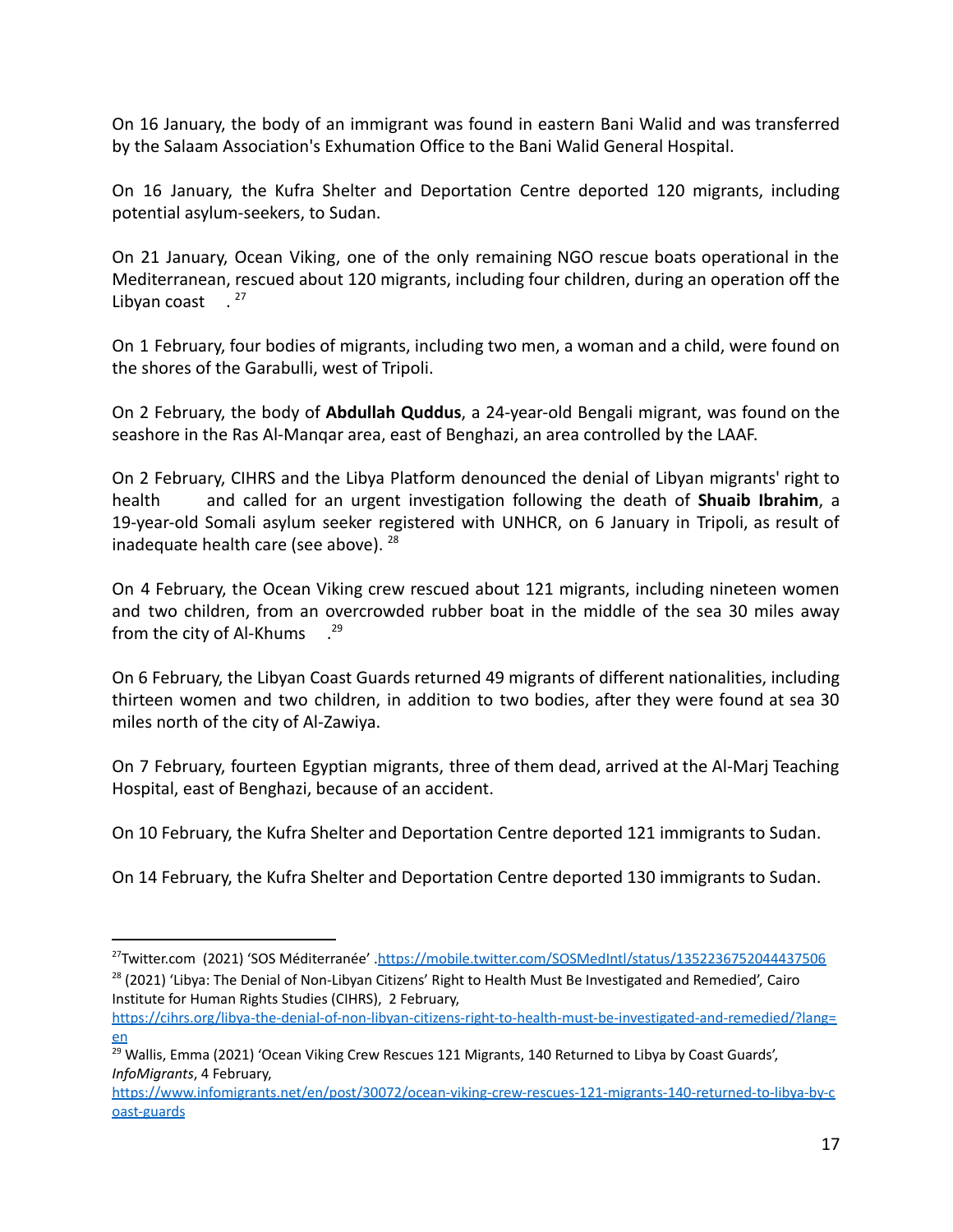On 21 February, the Kufra Security Directorate raided a house on the outskirts of the city of Kufra, and released 156 people of Somali, Eritrean and Sudanese nationalities, including 15 women and 5 children, who were detained there. Six human traffickers were arrested and referred to the Kufra Public Prosecution.

On 1 March, the GNU's Ministry of Interior announced the arrest in Gharyan of one of the alleged killers of about 30 Bangladeshi and African migrants in Mezdah in May 2020.

On 6 March, the body of an Egyptian migrant was found near Gate 200, east of the city of Ajdabiya, eastern Libya.

On 10 March, military forces affiliated with the GNU in Bani Walid managed to free 120 Egyptian migrants who were being held hostage, extorted and tortured in warehouses belonging to human traffickers in the city.

On 11 March, two Syrian citizens, including a child, were kidnapped near the Shwerif municipality in southwestern Libya.

On 13 March, the Kufra Security Directorate raided a smuggler's farm where 47 Sudanese migrants were detained, extorted and tortured.

On 13 March, the bodies of two migrants were found near the Al-Shweref area in southwestern Libya, an area under the control of the LAAF.

On 13 March, the 444<sup>th</sup> Brigade, affiliated with the Tripoli Military District, stormed several sites for human trafficking and smugglers in the city of Bani Walid and its suburbs, as part of a plan that seeks to impose security inside the city, and a number of migrants who were in the hands of smugglers were liberated.

On 19 March, a Sudanese minor, registered with the UNHCR, died because he had not received adequate medical care.

On 24 March, an armed group stormed the residence of refugees registered with the UNHCR, some of whom were among the survivors of the bombing of the Tajoura detention centre, and the gunmen seized the belongings and money of the migrants.

On 29 March, the Kufra Shelter and Deportation Centre deported 24 migrants to Sudan.

On 31 March, thirty asylum-seeking or refugee Sudanese families sent a complaint to embassies and the United Nations Support Mission in Libya, denouncing persistent failure and negligence on the part of the UNHCR to fulfil its mandate, with very difficult access to asylum registration, and a lack of provision of basic medical and humanitarian support. The families highlighted that they were under threats of expulsion despite being registered with the UNHCR for several years.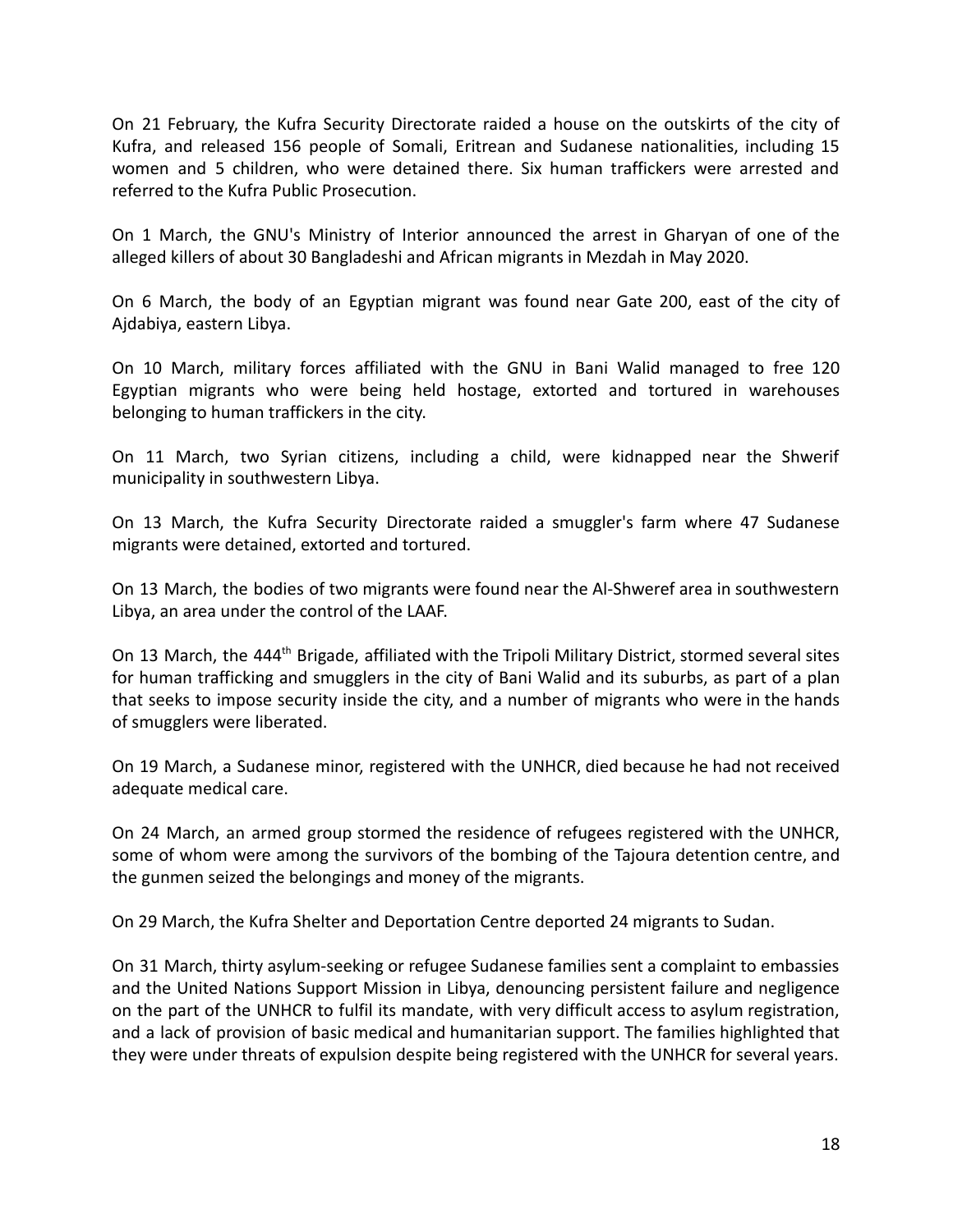In March and April, dozens of refugees and asylum seekers organised protests in front of the headquarters of the Office of the High Commissioner for Refugees (UNHCR) in Tripoli to denounce racial discrimination, and to demand an end to all forms of violence committed against them. They also denounced the UNHCR's repeated negligence and failure to support asylum seekers and refugees, even though some of them have been registered with the UNHCR since 2017.

On 31 March, the Khaled Ibn Al-Walid Brigade ("73<sup>rd</sup> Brigade"), affiliated to the LAAF, raided a building used by human traffickers in the city of Umm El Arnab and freed 56 Chadian migrants, most of whom were between 14 and 17 years old. According to the children, they were released in exchange of a ransom of 2,600 Libyan dinars for each of them, paid by their families. During the operation, a gang member who was guarding the hostages was arrested.

On 6 April, the Kufra Shelter and Deportation Centre deported 23 migrants to Sudan.

On 8 April, one person was killed and two others injured after a shooting in the early hours of the day at the Al-Mabani Collection and Return Centre, in Tripoli. Among them were two wounded teenagers, aged 17 and 18. Tensions within the overcrowded centre had escalated on the night of the incident, according to Doctors without Borders (MSF)  $30$  culminating in this indiscriminate shooting. According to MSF, detention centres have become increasingly overcrowded since early February, due to a rise in interceptions at sea by the EU-funded Libyan Coast Guard, which contributed to an unmanageable surge in the numbers of people held in detention centres in Tripoli and a rapid deterioration in living conditions. A local unidentified armed group, members of the police and members of the local criminal investigation unit are reportedly responsible for the shooting.

On 11 April, Libyan authorities released Abdel-Rahman Milad "Bija", head of a Libyan Coast Guard unit in Zawiya and alleged human trafficker under UN sanctions, without a trial. He had been arrested on 14 October 2020 on charges of human trafficking and smuggling of fuel. The former Government of National Accord reportedly promoted him in March 2021  $\cdot$ <sup>31</sup>

On 16 April, the Kufra Shelter and Deportation Centre deported 23 migrants to Chad.

On 21 April, a rubber boat sank, carrying 130 migrants, most of them Sudanese. According to crew members of the Ocean Viking, neither Libyan or Italian authorities nor Frontex agreed to help the boat, last located in the Libyan search and rescue (SAR) zone . <sup>32</sup>

<sup>30</sup> (2021) 'People Dead and Injured Following Libya Detention Centre Shooting', *Doctors without Borders (MSF)*, 9 April, <https://www.msf.org/people-dead-and-injured-following-libya-detention-centre-shooting>

<sup>31</sup> Magdy, Samy (2021) 'Libyan Officials Say UN-Sanctioned Human Trafficker Freed', *The Associated Press*, 20 April, <https://apnews.com/article/libya-middle-east-tripoli-united-nations-83ad345278cc4d6add49ad01f420c3f5>

<sup>32</sup> Chaze, Emmanuelle (2021) 'A Mayday Call, a Dash across the Mediterranean … and 130 Souls Lost at Sea', *The Guardian*, 25 April,

[https://www.theguardian.com/global-development/2021/apr/25/a-mayday-call-a-dash-across-t](https://www.theguardian.com/global-development/2021/apr/25/a-mayday-call-a-dash-across-the-ocean-and-130-souls-lost-at-sea) [he-ocean-and-130-souls-lost-at-sea](https://www.theguardian.com/global-development/2021/apr/25/a-mayday-call-a-dash-across-the-ocean-and-130-souls-lost-at-sea)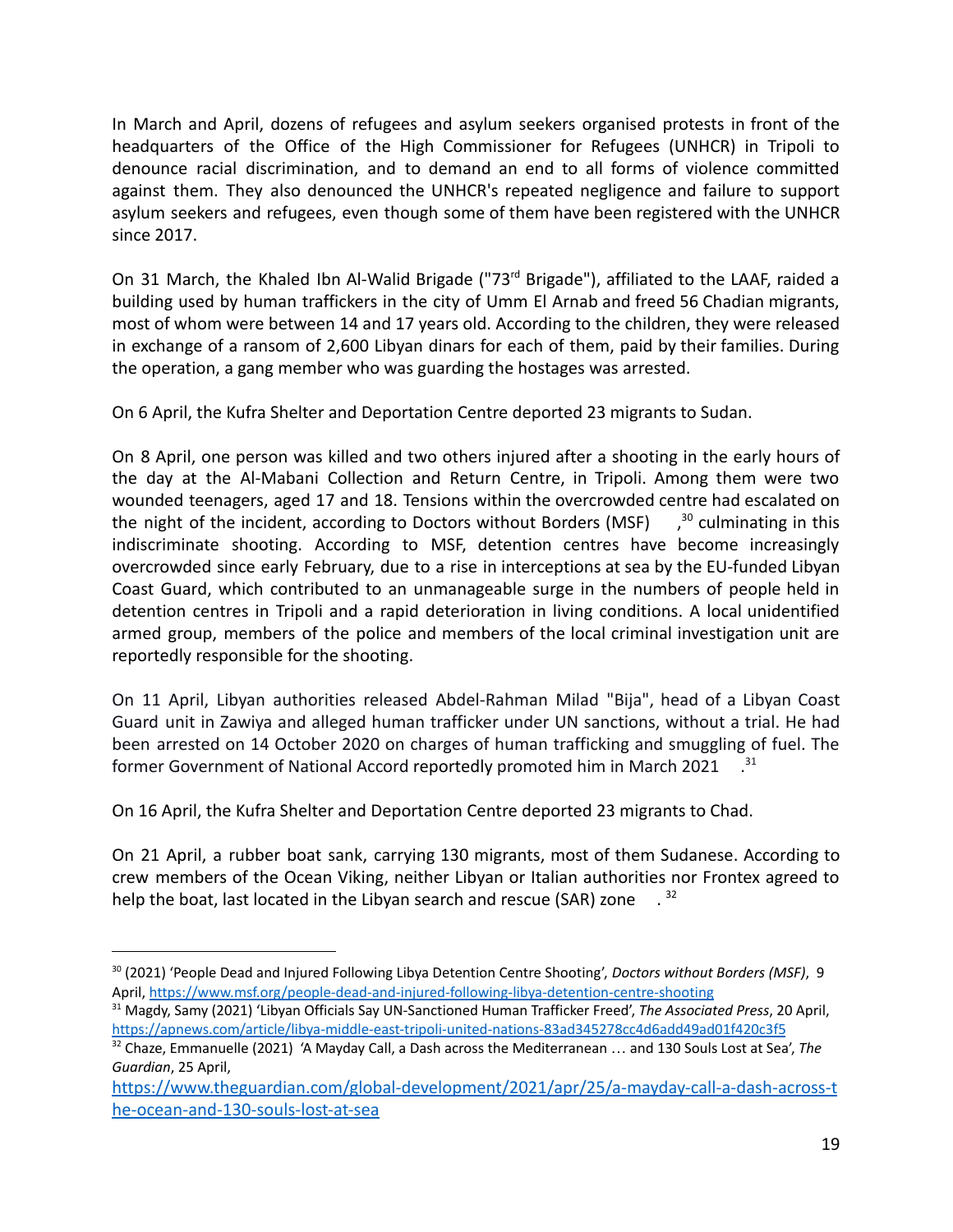On 2 May, Alarm Phone documented the pullback of 95 people trying to leave Libya, captured and returned from international waters by the Libyan Coast Guards, with the support of two merchant vessels called in by Italian authorities, despite continuously requesting help from European authorities.<sup>33</sup> According to Alarm Phone, this pullback "is a clear example of the complex system of human rights violations of the EU Member States (Italy and Malta) and the EU border agency Frontex (…) cooperating and de facto coordinating the activities of the Libyan authorities, who carry out undeclared and illegal border police operations rather than search and rescue activities at sea".

On 5 May, an analysis from *The Guardian* revealed that EU member states, supported by EU's border agency Frontex, have used illegal operations to push back at least 40,000 asylum seekers from Europe's borders during the Covid-19 pandemic, resulting in the death of more than 2,000 people.<sup>34</sup> The publication quotes Fulvio Vassallo Paleologo, professor of asylum law at the University of Palermo: "Recent reports suggest an increase of deaths of migrants attempting to reach Europe and, at the same time, an increase of the collaboration between EU countries with non-EU countries such as Libya, which has led to the failure of several rescue operations".

On 9 May, four bodies of foreign citizens were found on the shores of Garabulli, east of Tripoli, including a woman and a child. They were recovered by the local Red Crescent branch, and 40 other people who were on a boat trying to leave the country were rescued in the same area.

On 13 May, the Libyan Coast Guard intercepted 99 migrants who were on their way to European shores on a rubber boat and transferred them to the Al-Mabani detention centre (Tripoli).

On 22 May, Egyptian migrants were freed by local authorities. They had been kidnapped on 20 May in Bani Walid by the 444 Battalion of the Radaa Special Deterrence Forces, affiliated with the GNU.

On 26 May, the UN High Commissioner for Human Rights called on the Libyan Government and the European Union and its Member States to urgently reform their search and rescue policies and practices in the Central Mediterranean,<sup>35</sup> in order to stop what she called a preventable tragedy. According to a new report published by her office,  $36$  the lack of human rights protection for migrants at sea "is not a tragic anomaly, but rather a consequence of

<sup>33</sup> (2021) '95 People Returned to Torture and Abuse', *Alarm Phone*, 8 May,

<sup>34</sup> Tondo, Lorenzo (2021) 'Revealed: 2,000 Refugee Deaths Linked to Illegal EU Pushbacks,' *The Guardian*, 5 May, [https://www.theguardian.com/global-development/2021/may/05/revealed-2000-refugee-deat](https://www.theguardian.com/global-development/2021/may/05/revealed-2000-refugee-deaths-linked-to-eu-pushbacks) [hs-linked-to-eu-pushbacks](https://www.theguardian.com/global-development/2021/may/05/revealed-2000-refugee-deaths-linked-to-eu-pushbacks) [https://alarmphone.org/en/2021/05/08/95-people-returned-to-torture-and-abuse/?post\\_type\\_release\\_type=post](https://alarmphone.org/en/2021/05/08/95-people-returned-to-torture-and-abuse/?post_type_release_type=post)

<sup>35</sup> (2021) 'Act to protect migrants in central Mediterranean Sea, Bachelet urges Libya and EU', *Office of the High Commissioner for Human Rights (OHCHR),* 26 May,

<https://www.ohchr.org/EN/NewsEvents/Pages/DisplayNews.aspx?NewsID=27113&LangID=E>

<sup>&</sup>lt;sup>36</sup> (2021) 'Lethal Disregard Search and Rescue and the Protection of Migrants in the Central Mediterranean Sea', *Office of the High Commissioner for Human Rights (OHCHR),* 25 May,

[http://www.ohchr.org/Documents/Issues/Migration/OHCHR-thematic-report-SAR-protection-at](http://www.ohchr.org/Documents/Issues/Migration/OHCHR-thematic-report-SAR-protection-at-sea.pdf) [-sea.pdf](http://www.ohchr.org/Documents/Issues/Migration/OHCHR-thematic-report-SAR-protection-at-sea.pdf)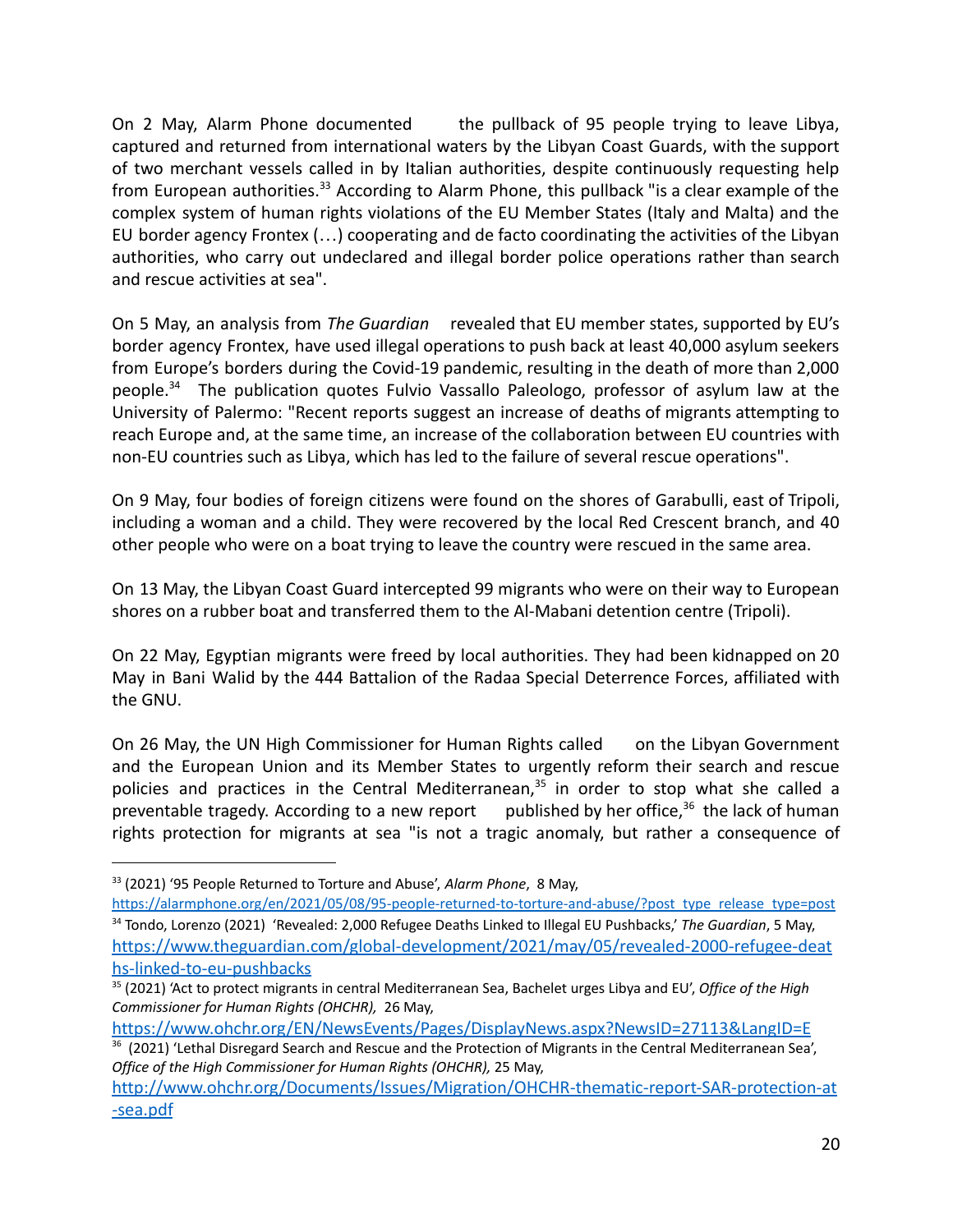concrete policy decisions and practices by the Libyan authorities, the European Union (EU) Member States and institutions, and other actors that have combined to create an environment where the dignity and human rights of migrants are at risk".

On 11 June, **Samia Abdullah**, a 14-year-old Yemeni national registered with the UNHCR, was kidnapped by armed men in military uniform, in a market where she was working in the Al-Krimiya area, south of Tripoli, which is under the control of the Central Support Unit led by Emad Trabelsi, former Chief of Intelligence under the Government of National Accord (GNA). Other armed groups are present in the area, such as Battalion 301 of the Tripoli Military District, Battalion 177 Zintan of the Western Military District and Battalion 166 of the Central Military District. Samia's mother has yet to hear back from local authorities despite filing a complaint. A statement from 43 Libyan civil society organisations on 15 June decried a lack of action and support from the UNHCR and UNICEF, which they claim were aware of the risks faced by Samia and minor refugees and asylum-seekers.<sup>37</sup>

On 14 June, after being rescued by a Dutch merchant vessel in international waters, about 170 people were handed over to the Libyan Coast Guard and returned to Libya in what a report from organisations Mediterranea Saving Humans, Sea Watch and Watch the Med - Alarm Phone called a 'pushback by proxy'. They were placed in detention upon arrival. <sup>38</sup>

On 20 June, *Associated Press* reported allegations that minors were being sexually assaulted by guards at the Shara al-Zawiya detention centre in Tripoli, run by Libya's EU-backed Department for Combating Illegal Immigration (DCIM).<sup>39</sup> "Sexual violence and exploitation are rife in several detention centres across the country," said Tarik Lamloum, President of the Belady Organization for Human Rights. In his remarks to the UN Security Council on 15 July  $\frac{40}{4}$ Ján Kubiš, Special Envoy of the Secretary-General for Libya, also mentioned receiving in June "shocking reports of sexual violence against girls and boys in official detention centres".

On 20 June, the death of an unidentified migrant was reported; shot dead by security forces at the Bab al-Zaytoun Gate in Tobruk, eastern Libya, after a car he was traveling in quickly crossed the gate without stopping.

<sup>&</sup>lt;sup>37</sup> (2021) 'Libyan Crimes Watch and 42 Other Libyan Organisations Issue Statement Regarding the Kidnapping of an Underage Girl from Tripoli', *Libyan Crimes Watch*, 5 June, [https://libyancrimeswatch.org/](https://libyancrimeswatch.org/%D8%B1%D8%B5%D8%AF-%D8%A7%D9%84%D8%AC%D8%B1%D8%A7%D8%A6%D9%85-%D8%A7%D9%84%D9%84%D9%8A%D8%A8%D9%8A%D8%A9-%D9%8842-%D9%85%D9%86%D8%B8%D9%85%D8%A9-%D9%84%D9%8A%D8%A8%D9%8A%D8%A9-%D8%A7%D8%AE%D8%B1%D9%89/)

<sup>&</sup>lt;sup>38</sup> (2021) 'Shipping Company Vroon Complicit in Forced Return: The Vos Triton Returns 170 People to Libya in an Illegal Pushback by Proxy,' *Alarm Phone*, 29 June,

<sup>39</sup> Magdy, Samy, and Renata Brito (2021) 'Libyan Guards Accused of Sexually Assaulting Minors,' *Associated Press,* 20 June, <https://alarmphone.org/en/2021/06/29/shipping-company-vroon-complicit-in-forced-return/>

[https://apnews.com/article/united-nations-libya-africa-middle-east-europe-9e9cdf60495c3437](https://apnews.com/article/united-nations-libya-africa-middle-east-europe-9e9cdf60495c34372c1b2155f010f3f6) [2c1b2155f010f3f6](https://apnews.com/article/united-nations-libya-africa-middle-east-europe-9e9cdf60495c34372c1b2155f010f3f6)

<sup>&</sup>lt;sup>40</sup> (2021) 'Remarks to the Security Council by Ján Kubiš, Special Envoy of the Secretary-General for Libya and Head of the United Nations Support Mission in Libya', *United Nations Support Mission in Libya (UNSMIL),* 15 July, [https://reliefweb.int/report/libya/remarks-security-council-j-n-kubi-special-envoy-secretary-general-libya-and-head](https://reliefweb.int/report/libya/remarks-security-council-j-n-kubi-special-envoy-secretary-general-libya-and-head-united) [-united](https://reliefweb.int/report/libya/remarks-security-council-j-n-kubi-special-envoy-secretary-general-libya-and-head-united)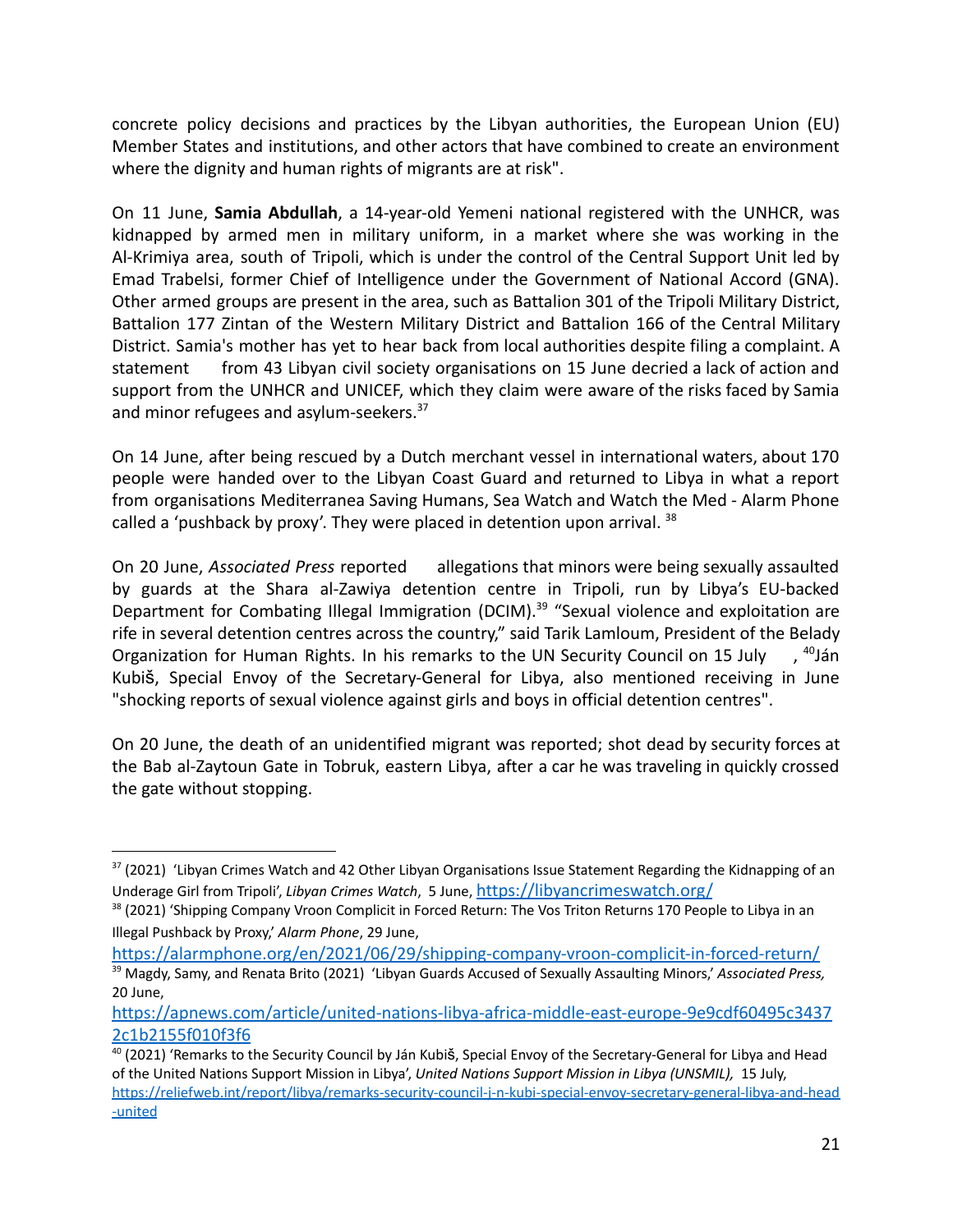On 20 June, an explosion occurred inside the detention centre in the Abu Rashada area near the city of Gharyan, according to eyewitnesses, with reports of casualties and injuries. Neither the Ministry of Interior nor the Department for Combating Illegal Immigration (DCIM) have shared information or communicated publicly about it.

On 22 June, international humanitarian organisation Doctors without Borders (MSF) announced a suspension of its activities in the Al-Mabani and Abu Salim detention centres in Tripoli, due to "the persistent pattern of violent incidents and serious harm to refugees and migrants, as well as the risk to the safety of [their] staff".<sup>41</sup> MSF said detainees were injured by automatic fire at the Abu Salim centre on 13 June, with 6 people killed, but the organisation was not given access to the centre for a week afterwards. According to MSF, "the increase in violence since the beginning of 2021 goes together with the simultaneous significant rise in the number of refugees, migrants and asylum-seekers intercepted at sea by the EU-funded Libyan coastguard, forcibly returned to Libya and locked in detention centres". The Libyan authorities have not reacted to the announcement.

On 24 June, local authorities in eastern Libya deported Egyptian minors through the Musaid border crossing.

On 25 June, the Kufra Shelter and Deportation Centre deported 44 migrants to Sudan.

On 30 June, a Libyan Coast Guard boat, identified by German organisation Sea-Watch as a boat supplied by Italy, fired several times on a small wooden boat in distress in the Maltese Search and Rescue zone and almost rammed it, in order to force the people on board back to Libya . 42

<span id="page-21-0"></span>**V. Restrictions of public freedoms and attacks against civil society and journalists**

**Arbitrary restrictions on civil society organisations and journalists continued to be reported, including an arrest and an assault of journalists, while 3 activists and human rights defenders were disappeared.**

# **Attacks against human rights defenders and activists**

On 11 March, activist **Zakaria Al-Zawi** was kidnapped after his house was stormed by armed men from the Internal Security Service of the LAAF in Benghazi. He was taken to the

<sup>41</sup> (2021) 'Violence against Migrants Forces MSF to Suspend Centre Activities in Libya', *Doctors without Borders (MSF),* 22 June,

<http://www.msf.org/violence-against-migrants-forces-msf-suspend-centre-activities-libya>

<sup>42</sup> Tondo, Lorenzo (2021) 'Libyan Coastguards 'Fired on and Tried to Ram Migrant Boat' – NGO,' *The Guardian*, 2 July,

[http://www.theguardian.com/global-development/2021/jul/02/libyan-coastguards-fired-on-and-tried-to-ram-migr](http://www.theguardian.com/global-development/2021/jul/02/libyan-coastguards-fired-on-and-tried-to-ram-migrant-boat-ngo) [ant-boat-ngo](http://www.theguardian.com/global-development/2021/jul/02/libyan-coastguards-fired-on-and-tried-to-ram-migrant-boat-ngo)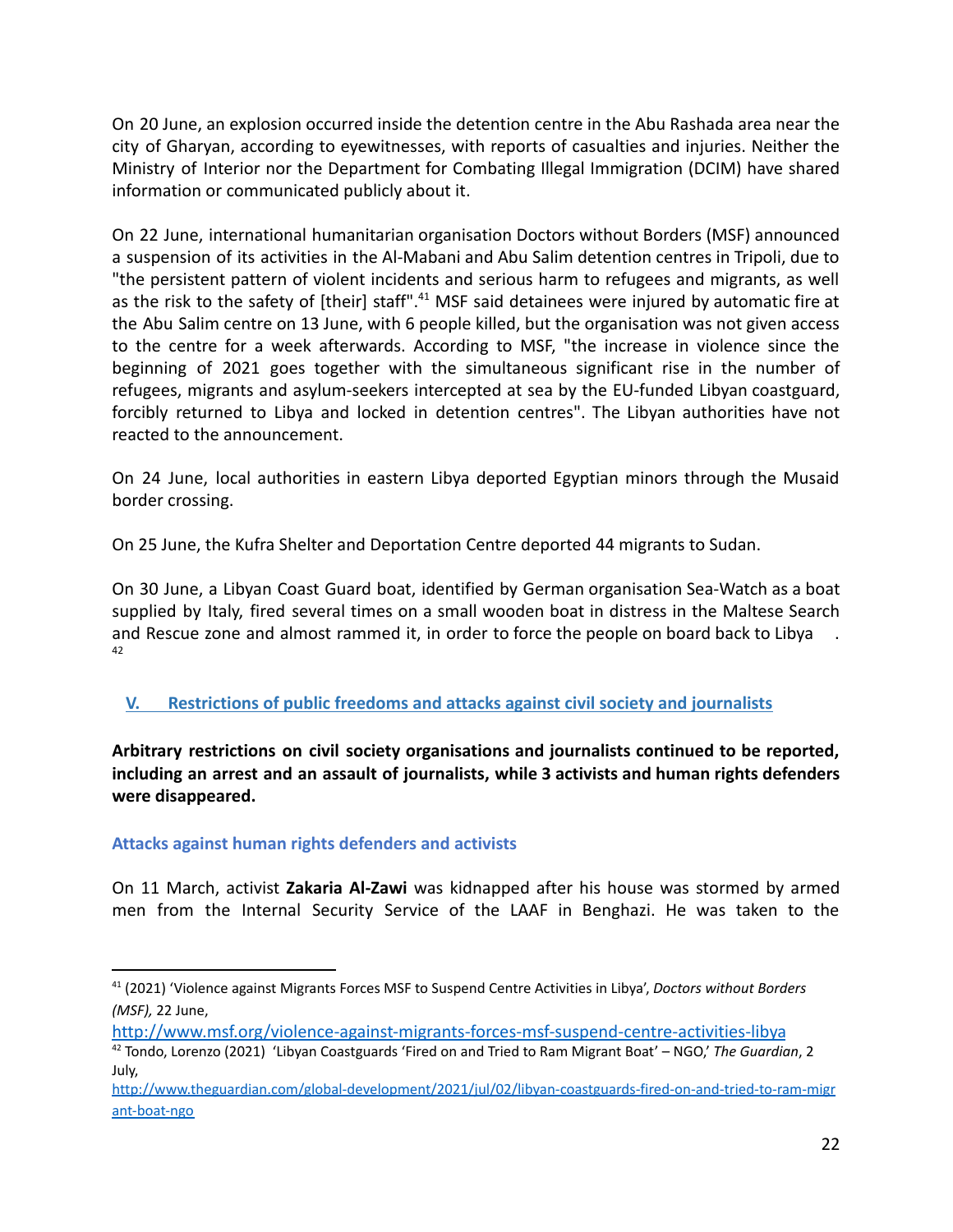Al-Kuwaifiyah prison for unclear reasons and his family was prevented from communicating with him. He was released after two days.

On 27 March, **Jamal Muhammad Adas**, human rights defender and head of the Civil Society Commission of Tripoli, was kidnapped in the Zenata area of the capital. He was released 10 days later.

On 3 June, **Mansour Mohamed Atti,** human rights defender and journalist, head of the Red Crescent branch in Ajdabiya, and the Ajdabiya branch of the Civil Society Commission, was kidnapped near his workplace in Ajdabiya by unidentified gunmen in two white Toyota cars and taken to the east part of the city, according to eyewitnesses  $\frac{43}{3}$  The circumstances of Mansour's abduction and the continued control of Ajdabiya by the LAAF point to the strong likelihood that he is being held by the Internal Security Services of Benghazi.

#### **Right to political participation**

The circumstances of the disappearance of human rights defender **Mansour Atti** indicate that he was targeted for his peaceful civil society and human rights work, notably for his work to raise awareness and mobilise citizens to participate in the upcoming elections. Ahead of his disappearance, he led a conference on 31 May in Ajdabiya about the upcoming elections. On 26 May, he participated in a joint committee formed by the Civil Society Commission and the High National Election Commission, to prepare electoral monitoring by civil society organisations. On 7 April, the Internal Security Agency in Ajdabiya stormed an event he attempted to organise about the elections, arrested and interrogated him for hours before releasing him. On 13 February 2021 and 24 December 2020, he was summoned for interrogation by the same services for his work with civil society, where he was accused of being a "dangerous individual" and promoting "foreign agendas".

#### **Freedom of association**

In January, the Tripoli Civil Society Commission refused to renew the registration of the Libyan Center for Press Freedom (LCFP), on the grounds that its name included "press freedom" – qualified as too broad an expression – and "Libyan" – which private media entities are not allowed to use. The Commission also stated its objection to the renewal to preserve "national security". The LCFP was able to obtain a registration from the Benghazi Civil Society Commission in February, which does not guarantee the organisation's ability to operate in the country, as the formation of the Government of National Unity (GNU) in March 2021 has not led to the unification of the Tripoli and Benghazi Civil Society Commissions.

**Freedom of expression and freedom of the press**

<sup>&</sup>lt;sup>43</sup> Cairo Institute for Human Rights Studies (CIHRS). "Libya: The Kidnapping of a Human Rights Defender Raises Concerns and Threatens the Credibility of Scheduled Elections."